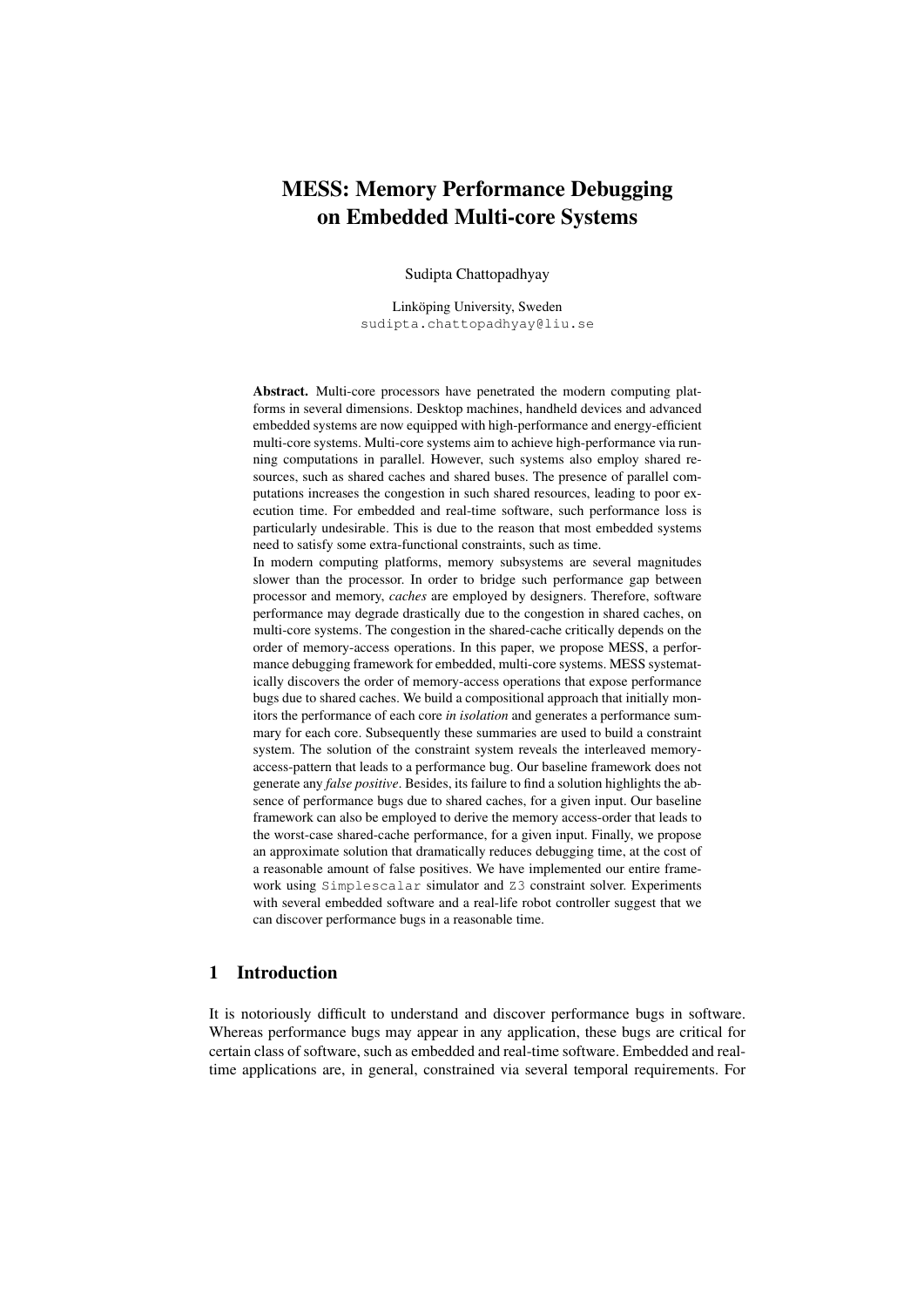hard real-time applications, violation of such temporal constraints may lead to catastrophic effects, often costing human lives. Apart from hard real-time applications, the existence of performance bugs may substantially impact the quality of soft real-time applications (*e.g.* media players) as well as web applications.

As the computing world is moving towards the multi-core era, it has become a critical problem to develop correct and efficient software on multi-core platforms. On the one hand, an application can utilize the potential of multi-core platforms by performing computations in parallel. On the other hand, parallel execution may dramatically increase the amount of non-determinism compared to a sequential execution. This happens due to the presence of an exponential number of interleaved execution patterns. Therefore, to validate the correctness and efficiency of applications on multi-core platforms, it is crucial that the validation methodologies consider different interleaving patterns. In this paper, broadly, we concentrate on the efficiency of applications which run on multi-core platforms.

In multi-threaded execution, software functionality might be disrupted due to the non-deterministic order in accessing shared data [\[13\]](#page-18-0). Similarly, the performance of multi-core systems may highly vary due to the non-deterministic order in accessing *shared resources*, such as shared caches. Caches are managed at runtime and they store copies of memory blocks from the main memory. In current generation computing platforms, caches are several magnitudes faster than accessing the main memory. As a result, cache memory is a crucial component to bridge the performance gap between the processor and main memory, and to improve the overall performance of applications. However, since caches are managed at runtime, the order of memory-access patterns play a crucial role in deciding the content of caches. For instance, consider a shared cache which can hold only one memory block. If memory accesses  $m_1$  and  $m_2$  are interleaved in parallel, the ordering  $(m_1 \cdot m_2)^*$  will *always* lead to cache misses. This is because  $m_1$  and  $m_2$  will always replace each other from the cache. On the contrary, for the ordering  $(m_1^* \cdot m_2^*)$ , *only the first* accesses of  $m_1$  and  $m_2$  will suffer cache misses. In summary, depending on the order of memory accesses, there might be a high variation on cache performance, which dramatically impacts the overall performance of software.

In this paper, we propose a novel approach to discover interleaving patterns that violate a given temporal constraint. For a given program input, our framework *automatically* discovers the order of memory accesses that highlights a performance bug. These bugs happen due to the sharing of caches in multi-core systems and they may lead to serious performance issues at runtime. We leverage on the recent advances in constraint solving and *satisfiability modulo theory* (SMT) to systematically explore memory-access patterns. We propose a baseline framework which does not generate any *false* alarm. Moreover, if our baseline framework terminates without a solution, then we can guarantee the *absence* of performance-bugs (*i.e.* violation of the temporal constraint), for the given input. We also propose an approximation that systematically partitions the set of constraints and solve each partition in parallel. Such a strategy dramatically improves the solver performance. Our approximation guarantees *soundness*, meaning that the absence of a solution highlights the absence of performance bugs. However, the price of approximation might be paid via pessimism (*i.e.* false alarms). Our evaluation reveals that the magnitude of such pessimism is reasonable.

The generation of a performance-stressing interleaving pattern involves many technical challenges. Unlike the functionality of an application, its performance is not directly annotated in the code. Moreover, it is infeasible to execute an application for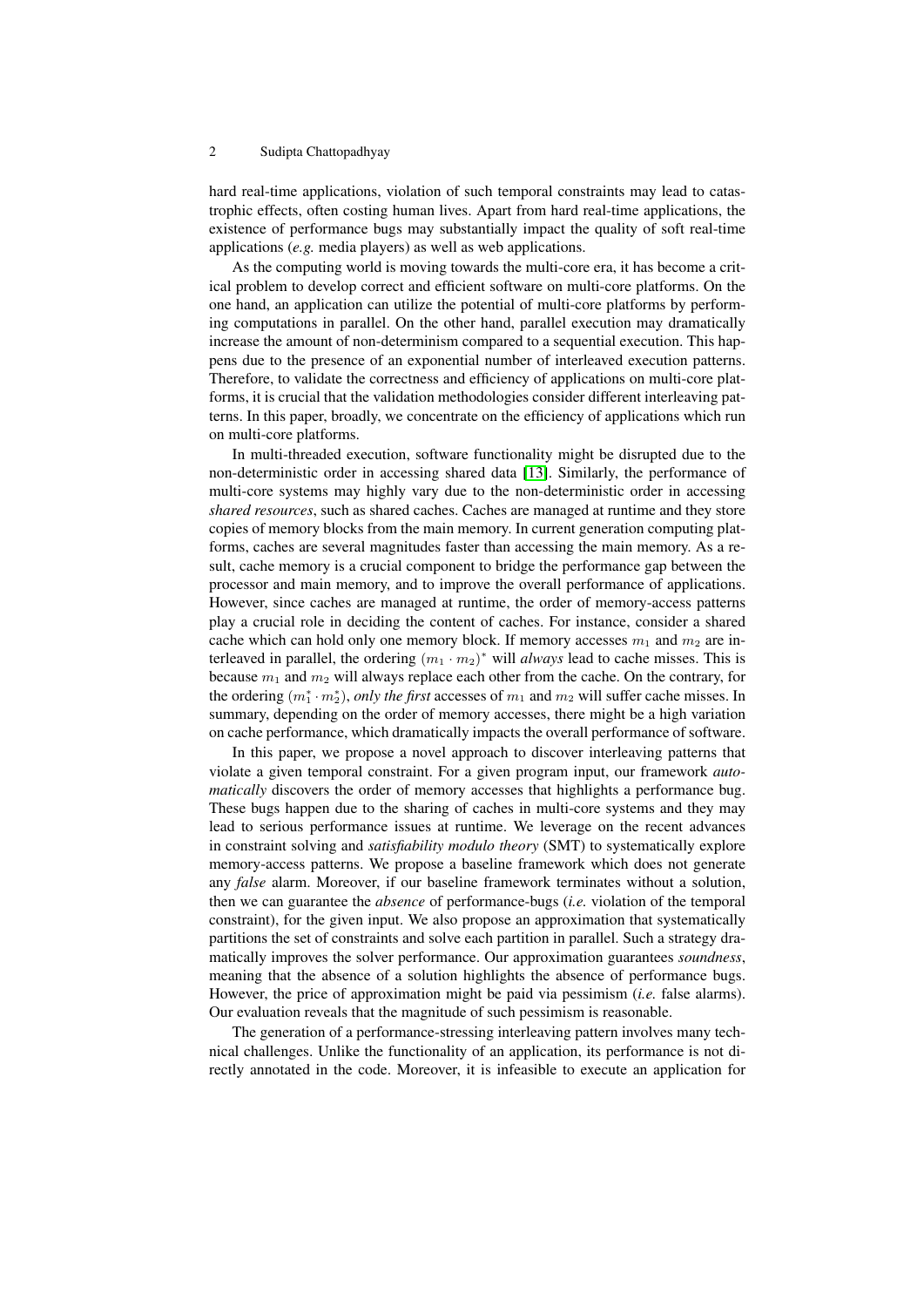all possible interleaving patterns, due to an exponential number of possibilities. To resolve such challenges, we propose a compositional approach to discover performance bugs. Our framework broadly contains two stages. In the first stage, we monitor the performance of each core *in isolation*. Therefore, in this stage, we ignore interferences in the shared cache from other cores. The output of the first stage is a performancesummary for each core, where the timing to access the shared cache is replaced by a symbolic variable. In the second stage, we formulate constraints that relate the order of memory accesses with the delay to access the shared-cache. In particular, we formulate constraints that *symbolically encode necessary and sufficient conditions for a memory block to be evicted from the shared-cache*. As a result, using these constraints, we could determine whether a given memory block is available in the shared-cache, when it is being accessed. In other words, we can use such constraints to bound the delay to access the shared-cache and thereby, constraining the value of symbolic variables, which were introduced in the first stage of our framework. Finally, the temporal constraint is also provided as a quantifier-free formula. All the constraints, together with the temporal constraint, is given to an SMT solver. If the solver finds a solution, the resulting solution highlights an interleaving pattern that violates the temporal constraint. Since SMT technology is continuously evolving, we believe that such a compositional approach will be appealing to discover performance bugs in multi-core systems.

To tackle the complexity of our systems, we also propose an approximate solution that significantly improves the performance of our proposed framework. For shared caches, we observed that the set of all constraints can be partitioned systematically to solve in parallel. The general intuition is to consider partitions of memory accesses which can contend in the shared-cache and solve the constraints generated for each partition independently. By increasing the size of each partition, the designer can reduce the number of *false positives* at the cost of debugging time. Therefore, our framework gives designer the flexibility to fine tune the precision, with respect to debugging time.

*Contribution* In summary, we propose a performance debugging framework that exposes performance issues due to shared caches. We leverage on single-core performance profiling and symbolic-constraint solving, in order to discover the interleaving pattern that violates a given temporal constraint. Our baseline framework does not generate any *false positive* and it can also be used to prove the absence of performance bugs for a given input. Moreover, for time-critical code fragments, our baseline framework can be employed to derive the worst-case interleaving pattern (in terms of shared-cache performance), for a given input. To tackle the complexity of our constraint-based framework, we have also proposed an approximation that dramatically increases the solver performance. To show the generality of our approach, we have instantiated our framework for two different caches *(i)* caches with least-recently-used (LRU) replacement policy and *(ii)* caches with first-in-first-out (FIFO) policy. We have implemented our entire framework on top of simplescalar [\[6\]](#page-18-1) – an open-source, cycle-accurate, processor simulator and Z3 [\[5\]](#page-18-2) – an open source, SMT solver. Our experiments with several embedded software reveals the effectiveness of our approach. Last but not the least, we have evaluated our framework with a real-life robot controller (available in [\[3\]](#page-18-3)). On average, our baseline framework was able to check a variety of temporal constraints for the controller within *3 minutes* and our approximation took only *20 seconds* on average to check the same set of constraints. This makes the idea of constraint-based formulation in performance debugging quite appealing for research in future.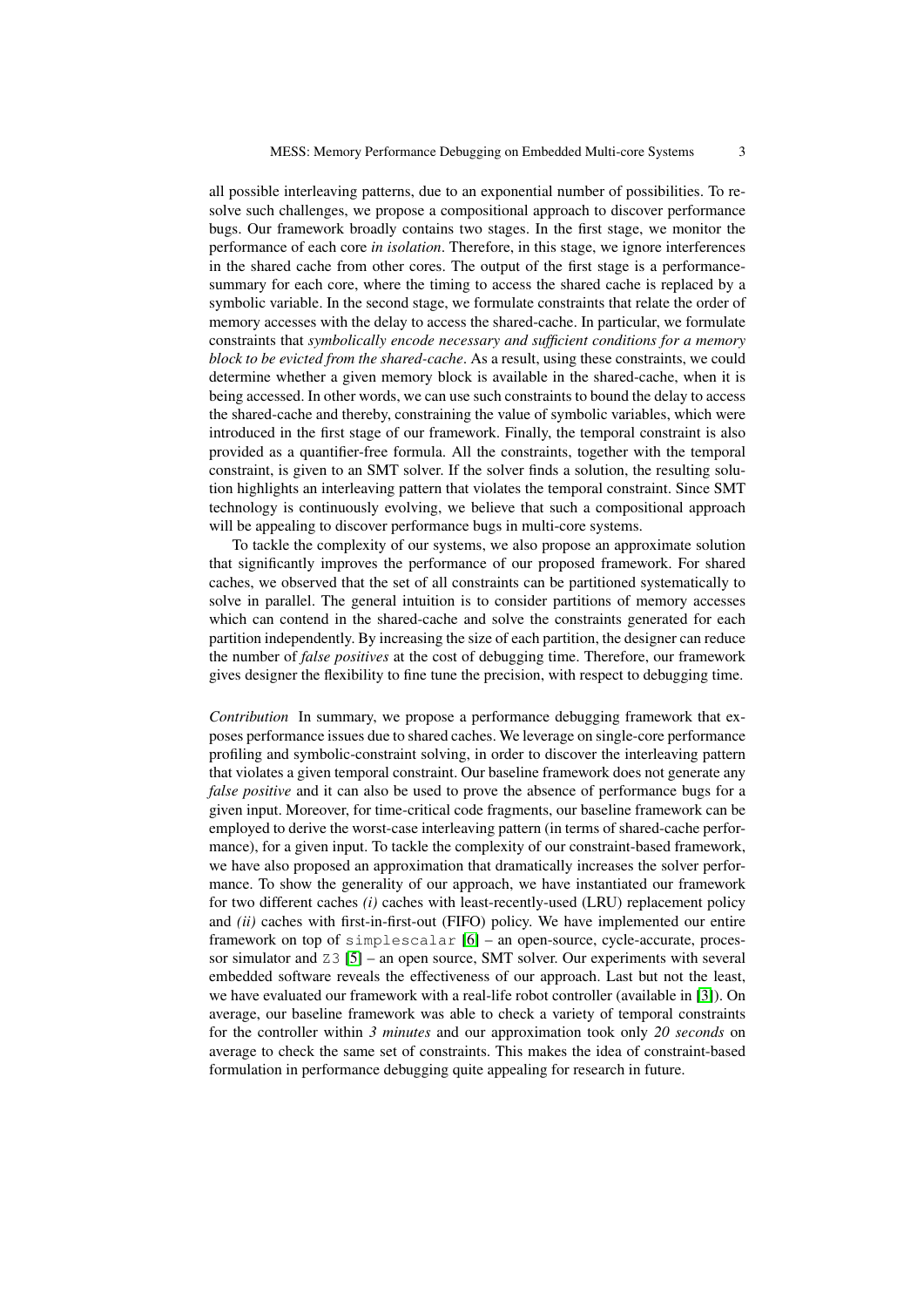## 2 Overview

In this Section, we shall first give a brief background on caches. Subsequently, we shall use a simple example to illustrate the challenges involved in accurately computing the shared-cache access delay on multi-core systems.

*Background on caches* Caches are employed between the CPU and the main memory (DRAM) to bridge the performance gap between the CPU and the DRAM. A cache can be described as a three tuple  $\langle A, S, \mathcal{L} \rangle$ , where A is the associativity of the cache, S is the number of cache sets and  $\mathcal L$  is the line size (in bytes). Each cache set can hold  $\mathcal A$  cache lines, leading to a total cache size of  $(A \cdot S \cdot \mathcal{L})$  bytes. When  $\mathcal{A} = 1$ , the respective caches are called to be *directly mapped*. Data is fetched into caches at the granularity of line size  $(\mathcal{L})$ . Therefore, for an arbitrary memory address x,  $\mathcal{L}$  contiguous bytes are fetched into the cache starting from address  $\lfloor \frac{x}{\mathcal{L}} \rfloor$  and we say that x belongs to the *memory block*  $\lfloor \frac{x}{c} \rfloor$ . The number of cache sets (S) decides the location where a particular memory block would be placed in the cache. For instance, a memory block, starting at address  $M$ , is always mapped to the cache set  $M \mod S$ . Since each cache set can hold only A cache lines, a cache line needs to be replaced when the number of memory blocks mapping to a cache set exceeds A. In order to accomplish this, a replacement policy is employed when  $A > 2$ . In this paper, we instantiate our framework for two widely used replacement policies – LRU and FIFO. In LRU policy, the memory block, that was not *accessed* for the longest period of time, is replaced from the cache to make room for other memory blocks. In FIFO policy, the memory block, which is *residing* in the cache for the longest period of time, is replaced to make room for other blocks. In general, the performance of a cache may greatly depend on the underlying replacement policy.

*Terminologies* We use the following terminologies on caches throughout the paper.

- 1. *memory block:* For an arbitrary memory reference to address  $x$ , we say that it belongs to memory block  $\lfloor \frac{x}{\mathcal{L}} \rfloor$  ( $\mathcal{L}$  is the line size of cache, in bytes), in order to distinguish different cache lines.
- 2. *cache hit/miss:* For an arbitrary memory reference, we say that it is a cache hit (miss) if the referenced memory block is found (not found) in the cache.
- 3. *cache conflict:* Two memory blocks  $M_1$  and  $M_2$  conflict in the cache if they map to the same cache set. In other words,  $M_1$  is conflicting to  $M_2$  (and vice versa). These conflicting memory blocks might be accessed within the same core (intra-core) or across different cores (inter-core).
- 4. *cache-set state:* Ordered A-tuple capturing the content of a cache set. For instance,  $\langle m_1, m_2 \rangle$  captures such a tuple for caches with associativity 2. The relative position of a memory block in the tuple decides the number of unique cache conflicts required to evict the same from the cache. For instance, in  $\langle m_1, m_2 \rangle$ ,  $m_1$  requires two unique cache conflicts to be evicted from the cache, whereas  $m_2$  requires only one. The generation of cache conflicts critically depends on the replacement policy and the order of memory accesses.

#### Motivation and challenges

Figure [1](#page-4-0) captures an example where two programs are executing in parallel on different processor cores and sharing a cache. In general, multi-core systems employ several levels of private caches and a last-level shared cache (*e.g.* ARM MPCore). For the sake of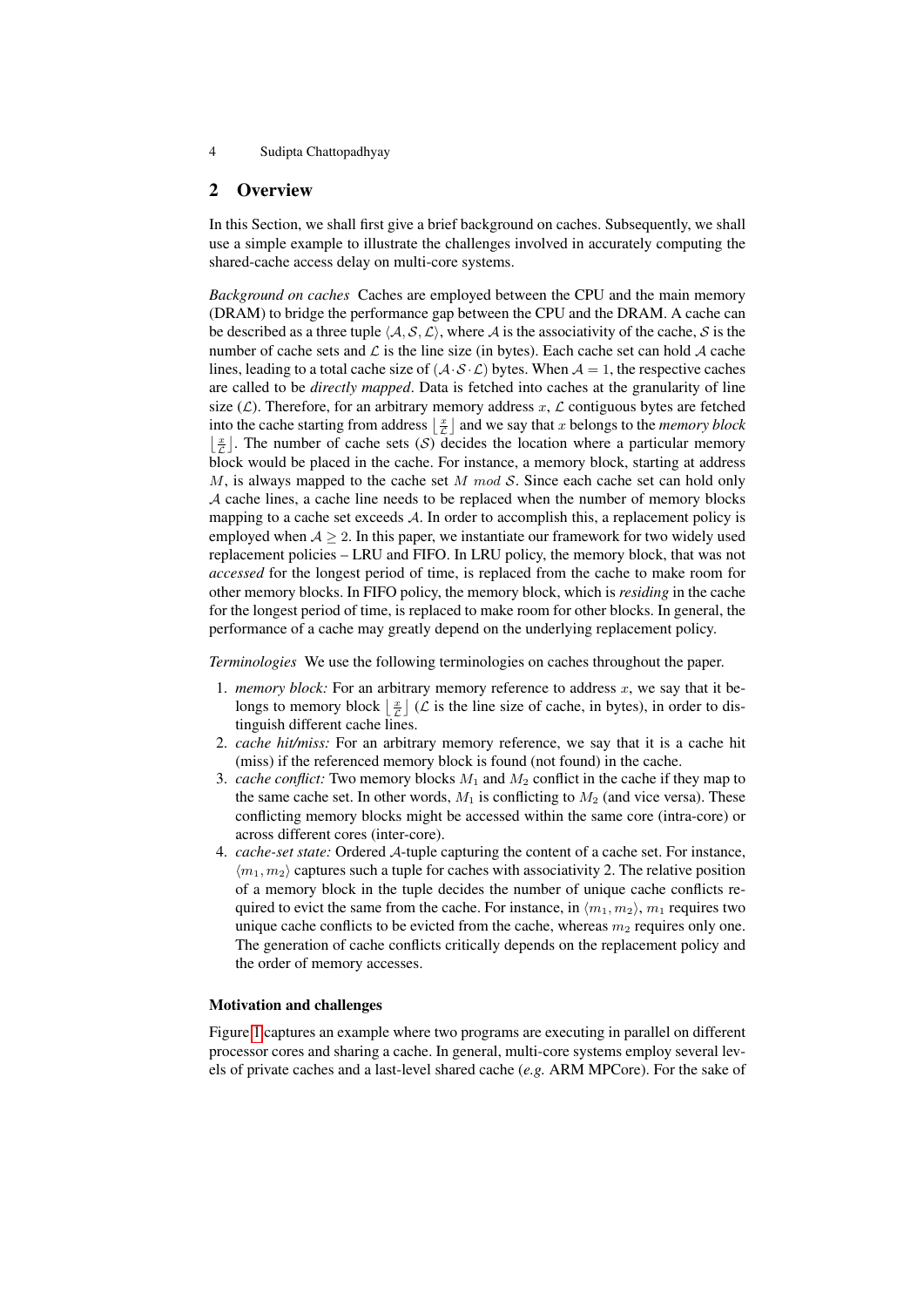simplicity, let us assume that all the instructions in both  $P_{\text{rogram}} \times$  and  $P_{\text{rogram}} \times$ access the same shared-cache set. In Figure [1\(](#page-4-0)a), the memory block accessed by each instruction is shown within the brackets. In the following discussion, we shall capture the location  $i$  of Program  $\,$  x via  $x^i$  and the same of Program  $\,$  y via  $y^i.$ 



<span id="page-4-0"></span>Fig. 1. An example showing the impact of interleaving pattern on shared-cache performance. The direction of an arrow captures the *happens-before* relation. Cache misses are highlighted in bold.

Let us assume a cache with associativity  $(A)$  two and employing FIFO replacement policy. The delay to access the shared-cache might highly vary due to an exponential number of possible interleaving patterns. For instance, let us first assume that we want to check whether *all instructions in both programs can face cache misses*. Figure [1\(](#page-4-0)b) captures an interleaving pattern which leads to 100% cache misses in both programs. The progression of the cache content for this interleaving pattern is captured via Figure  $1(c)$ . It is worthwhile to note that many interleaving patterns will fail to generate 100% cache misses in both programs. Figure [1\(](#page-4-0)d) captures one such interleaving pattern. As a result, if the set of memory accesses (*cf.* Figure [1\(](#page-4-0)a)) appears within a loop, the memory-access delay might change dramatically depending on the interleaving pattern. This is due to the huge performance gap between processor and memory. The respective cache contents for the interleaving pattern in Figure [1\(](#page-4-0)d) are shown via Figure  $1(e)$ . In general, it is infeasible to perform an exhaustive search over the set of all possible interleaving patterns, due to an exponential number of possibilities. As a result, a systematic method is required to check performance-related constraints, in the context of multi-core systems.

Let us now assume that we want to check whether location  $x<sup>4</sup>$  can face a *cache miss*. Such a behaviour can also take place only for a few interleaving patterns. Figure  $1(d)$  captures an interleaving pattern which lead to a cache miss at location  $x^4$  (*cf.* Figure [1\(](#page-4-0)e) for the transition of cache contents). Unfortunately, if we replay the same interleaving pattern for LRU replacement policy, it will not lead to a cache miss at location  $x^4$ . This behaviour is captured via Figure [1\(](#page-4-0)f), which demonstrates the modification of cache contents in the presence of LRU policy. This shows the influence of the *cache replacement policy* to check or invalidate temporal constraints.

To summarize, due to the presence of shared caches in multi-core systems, it is challenging to check the validity of temporal constraints or reproduce any violation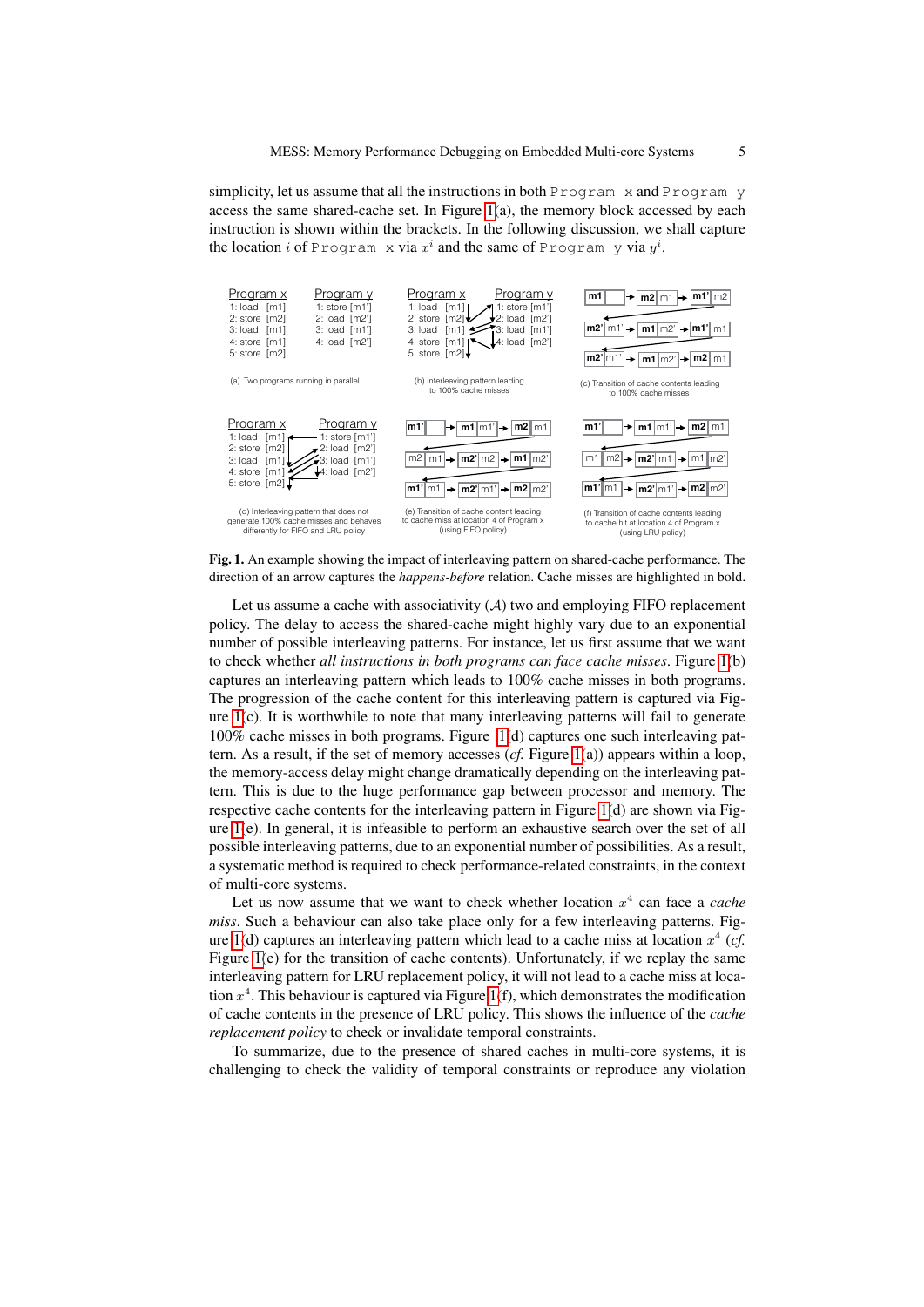of temporal constraints in a production run. This phenomenon occurs due to the nondeterminism in the order of interleaved memory-accesses, which, in turn leads to nondeterminism in cache contention and variability in memory-access delay. In the following, we shall give an outline of our performance debugging framework.



<span id="page-5-0"></span>Fig. 2. Performance debugging framework for multi-core systems

*Overall framework* Figure [2](#page-5-0) outlines our overall strategy in order to check the validity or violation of temporal constraints on multi-core systems. For a given input to each program running in parallel, our framework is used to check the temporal constraints. We monitor the execution on each core *in isolation*, ignoring any interference from other cores. As a result, this monitoring phase can be carried out in parallel for each core. While monitoring, we record accesses to the shared cache by each core. This can be performed either via instrumentation on real hardware or using a simulator which models the underlying memory hierarchy. At the end of the monitoring phase, we obtain a sequence of shared-cache accesses  $\langle i^1, i^2, \ldots, i^{\mathcal{V}_i-1}, i^{\mathcal{V}_i} \rangle$  for each core i, where  $\mathcal{V}_i$  is the total number of shared-cache accesses by core  $i$ . We also collect the shared-cache-set states at these access points. Using the information obtained from the monitoring phase, we build a constraint system. Intuitively, this constraint system relates the order of memory accesses with the delay to access the shared cache. The size of our constraint system is *polynomial*, with respect to the number of accesses to the shared cache. Finally, the temporal constraint can be provided to the constraint system via quantifier-free predicates. The entire constraint system, along with the temporal constraints, is provided to an SMT solver. If the constraint system is *satisfiable*, then the solution returned by the SMT solver captures an interleaving pattern that *violates* certain temporal constraints. This solution can further be used for debugging performance on multi-core systems.

*System model* We assume a sequentially-consistent, multi-core system where *each core may have several levels of private caches and only the last-level cache is shared across cores*. Therefore, a shared-cache miss will lead to an access to the slow DRAM. Such a design of memory-hierarchy is typical in embedded multi-core processors [\[1\]](#page-18-4). In this paper, we do not address the problem of cache coherency and any cache misses resulting from the same. Such cache misses might appear due to the invalidation of cache lines that hold outdated data. Besides, additional cache misses might appear due to *false sharing* [\[2\]](#page-18-5). In summary, we first assume that programs, running on different cores, have disjoint memory spaces. We argue that, even in the absence of cache coherency, debugging shared-cache performance is sufficiently complex. In Section [4,](#page-13-0) we shall discuss the required modifications in our framework in the presence of data sharing. In the following, we first present our baseline framework. Subsequently, we shall discuss an approximation scheme to reduce the debugging time.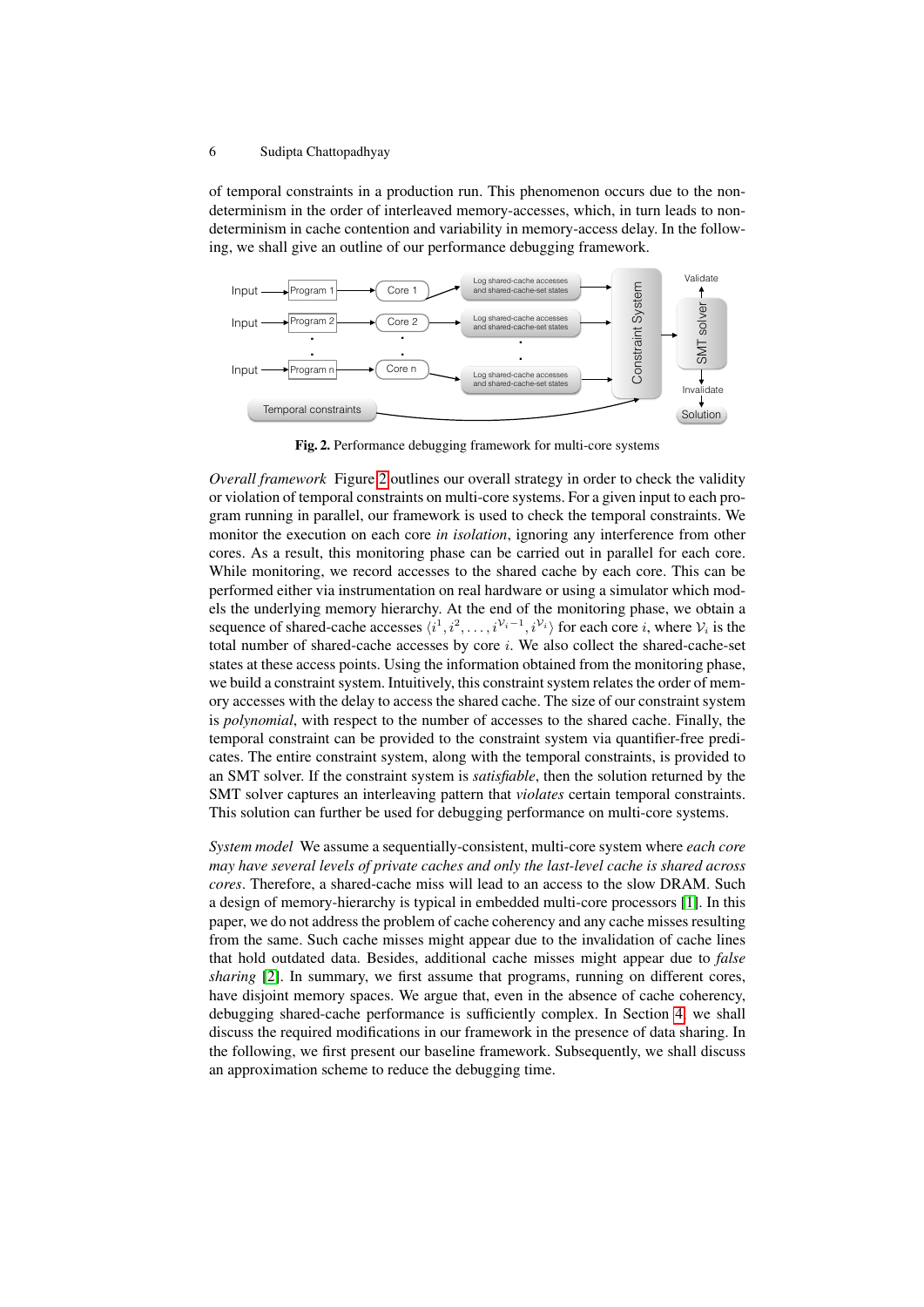## 3 Methodologies

In this section, we shall introduce the formal foundation of our framework. Recall that the outcome of our framework is to compute a memory-access ordering, leading to a specific performance problem (specified by a quantifier-free predicate). This ordering is captured among all accesses to the shared cache.

Let us assume that we have a total of  $N$  cores, each of which might exhibit a different sequence of shared-cache accesses. We use the notation  $i^j$  to capture the j-th shared-cache access by *i*-th core and  $V_i$  to capture the total number of shared-cache accesses by core  $i$ . Besides, we shall use the following notations to formulate our performance debugging framework.

- $\sigma_i^j$ : The memory block accessed by the shared-cache access  $i^j$ .
- $\pi(m)$ : Cache set where memory block m is mapped.
- $-\zeta_i^j$ : Shared-cache-set state for cache set  $\pi(\sigma_i^j)$ , immediately before the access  $i^j$ .
- $-c_i^j$ : The set of memory blocks, other than  $\sigma_i^j$ , mapping to the same cache set as  $\sigma_i^j$  in the shared cache. Therefore, for any  $m' \in C_i^j$ , we have  $m' \neq \sigma_i^j$  and  $\pi(m') = \pi(\sigma_i^j)$ .
- $\mathcal{O}_i^j$ : The position of the shared-cache access  $i^j$  in the ordering among all accesses to the shared cache.
- $\delta_i^j$ : The delay suffered by the shared-cache access  $i^j$ .

For instance, in Figure [1\(](#page-4-0)b),  $\sigma_x^1 = m_1$ ,  $\sigma_y^1 = m_1'$ ,  $\zeta_y^1 = \langle m_2, m_1 \rangle$  and the interleaving pattern is captured as follows:  $O_x^1 < O_x^2 < O_y^1 < O_y^2 < O_x^3 < O_y^3 < O_y^4 < O_x^4 < O_x^5$ . The outcome of our framework is such an interleaving pattern.

*Profiling each core in isolation* As outlined in the preceding section, our framework initially records the performance of each core *in isolation*. The primary purpose of this recording phase is to accurately identify accesses to the shared cache, for each core. Therefore, while profiling each core in isolation,  $\zeta_i^j$  contains memory blocks accessed *only* within core *i* and ignores all memory blocks accessed within core  $\overline{i} \neq i$ .

Let us assume  $age_i^j$  denotes the relative position of  $\sigma_i^j$  within  $\zeta_i^j$ , while profiling each core in isolation. If  $\sigma_i^j \notin \zeta_i^j$  (*i.e. i*<sup>j</sup> suffers a shared-cache miss), we assign  $age_i^j$  to  $A + 1$ , where A is the associativity of the shared-cache. Subsequently, for each core i, we encode a performance-summary  $\alpha_i$  as a sequence of pairs. Each such pair captures a shared-cache access  $i^j$ , along with  $age_i^j$  as follows:

<span id="page-6-0"></span>
$$
\alpha_i \equiv \langle (i^1, age_i^1), (i^2, age_i^2), \dots, (i^{\mathcal{V}_i - 1}, age_i^{\mathcal{V}_i - 1}), (i^{\mathcal{V}_i}, age_i^{\mathcal{V}_i}) \rangle \tag{1}
$$

For any shared-cache access  $i^j$ , it is a shared-cache miss if and only if  $\sigma_i^j \notin \zeta_i^j$ , leading to the value of  $age_i^j$  set to  $A + 1$ . Such a cache miss can happen because of the following reasons:

- 1.  $\sigma_i^j$  was accessed for the first time
- 2.  $\sigma_i^j$  was evicted from the shared-cache by some other memory block

Recall that programs running on different cores have disjoint memory spaces. As a result, while profiling each core in isolation, we can accurately identify shared-cache misses when  $\sigma_i^j$  was accessed for the first time. This is because,  $\sigma_i^j$  was not accessed by any other core except core i. In subsequent sections, we shall describe our constraint system, which formulates necessary and sufficient conditions for evicting memory blocks from the shared-cache, leading to shared-cache misses.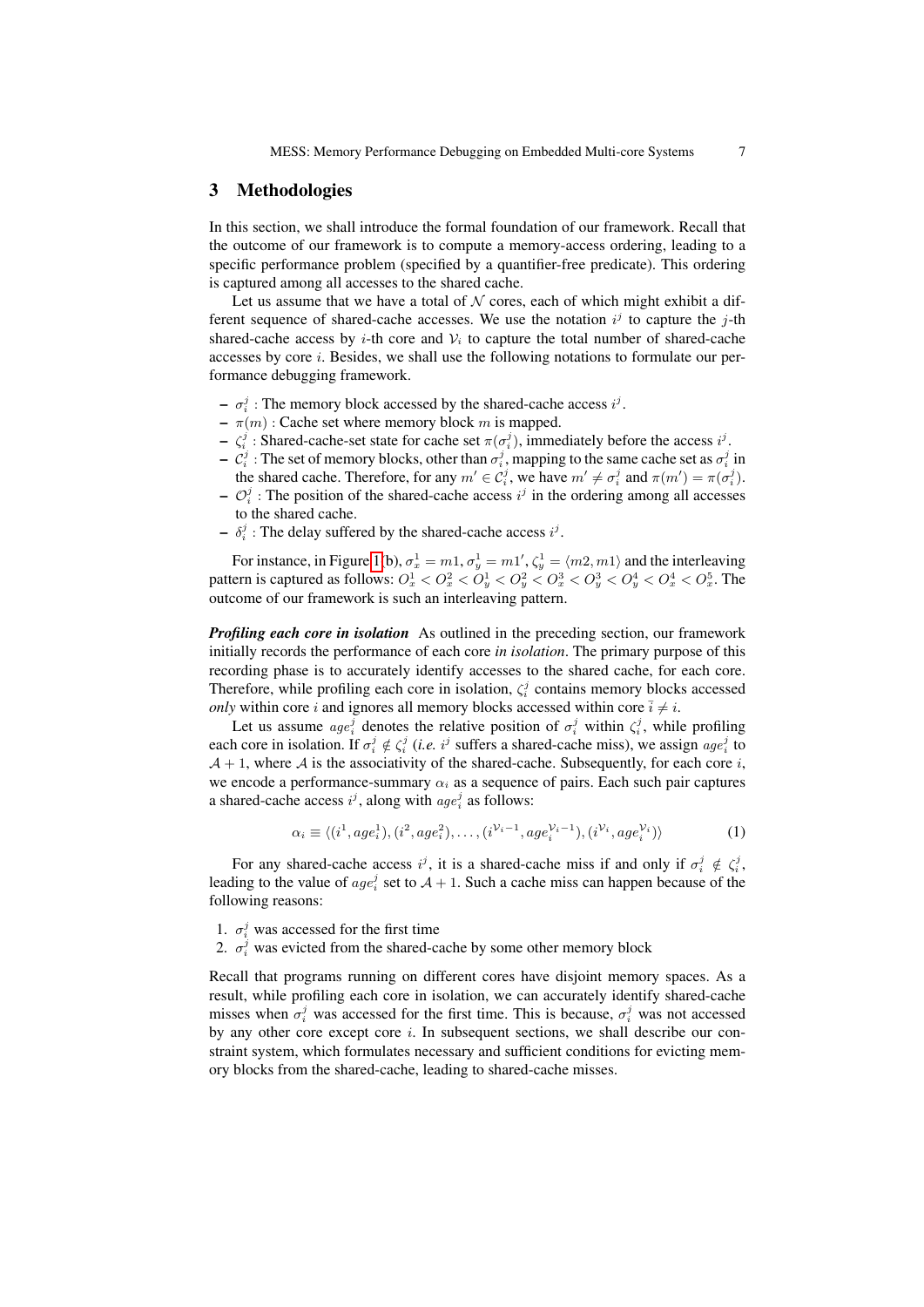*Program order constraints* These constraints are generated to capture the program order on each core. Note that  $\langle i^1, i^2, \ldots, i^{\mathcal{V}_i-1}, i^{\mathcal{V}_i} \rangle$  captures the sequence of sharedcache accesses by core i. Therefore, the following constraints are generated to capture the program order.

<span id="page-7-2"></span>
$$
\Theta_{order} \equiv \bigwedge_{i \in [1, \mathcal{N}]} \bigwedge_{j \in [2, \mathcal{V}_i]} \mathcal{O}_i^j > \mathcal{O}_i^{j-1} \tag{2}
$$

Program-order constraints are generated irrespective of the cache replacement policy. In the following, we now instantiate the constraint formulation for LRU and FIFO policies.

#### 3.1 Constraint system for LRU caches

A shared-cache access  $i^j$  is a cache hit if and only if  $\zeta_i^j$  contains  $\sigma_i^j$ . Otherwise,  $i^j$  suffers a shared-cache miss. Therefore, to accurately determine the shared-cache performance, it is crucial to track all feasible states of  $\zeta_i^j$ . In our constraint system, we accomplish this by relating the order of memory accesses with the changes in cache-set states. In order to understand the relationship between the memory-access order and cache-set states, we first define the notion of cache-conflict generation between two shared-cache accesses.

<span id="page-7-0"></span>**Definition 1** *(Cache Conflict Generation) A memory block*  $\bar{m}$  *generates (cache) conflict to*  $i^j$ , only if accessing  $\bar{m}$  can affect the relative position of  $\sigma_i^j$  within  $\zeta_i^j$ . The memory *block*  $\bar{m}$ *, however, might be accessed more than once. Consider a shared-cache access*  $\bar{i}^{\bar{j}}$ , which requests memory block  $\bar{m}$ . Therefore,  $\sigma_{\bar{i}}^{\bar{j}} = \bar{m}$ . A shared-cache access  $\bar{i}^{\bar{j}}$  gen*erates (cache) conflict to*  $i^j$ , only if accessing  $\sigma_{\bar{i}}^{\bar{j}}$  can affect the relative position of  $\sigma_i^j$ within  $\zeta_i^j$ .

In Figure [1\(](#page-4-0)d),  $m1'$  and  $m2'$  do not generate cache conflict to  $x^3$ , but  $m2$  does (at  $x^2$ ).

We introduce a variable  $\Psi_i^j(\bar{m})$  to capture whether memory block  $\bar{m}$  generates conflict to the shared-cache access  $i^j$ . As stated in Definition [1,](#page-7-0) the memory block  $\bar{m}$  might be accessed more than once and therefore, the formulation of  $\Psi_i^j(\bar{m})$  must consider all possible places where  $\bar{m}$  was accessed. Consider one such place  $\bar{i}^{\bar{j}}$ , where  $\bar{m}$  was accessed. Therefore,  $\sigma_{\bar{i}}^{\bar{j}} = \bar{m}$ . Figure [3](#page-7-1) illustrates different scenarios in LRU policy, with respect to the generation of cache conflicts.



<span id="page-7-1"></span>Fig. 3. The direction of arrow captures the total order between accesses to the shared cache. The left-most position in  $\zeta_i^j$  captures the *most recently used* memory block. (a)  $\bar{i}^{\bar{j}}$  cannot affect shared-cache set state  $\zeta_i^j$  and therefore, it cannot generate cache conflict to  $i^j$ , if  $\bar{i}^{\bar{j}}$  *happens after*  $i^j$ , (b)  $\overline{i}^{\overline{j}}$  can affect  $\zeta_i^j$  only if  $\overline{i}^{\overline{j}}$  *happens before*  $i^j$ , (c) shared-cache access  $p^q$  accesses the same memory block as that of  $i^j$  (*i.e.*  $\sigma_p^q = \sigma_i^j$ ) and therefore, access  $\bar{i}^j$  cannot affect the relative position of  $\sigma_i^j$  within  $\zeta_i^j$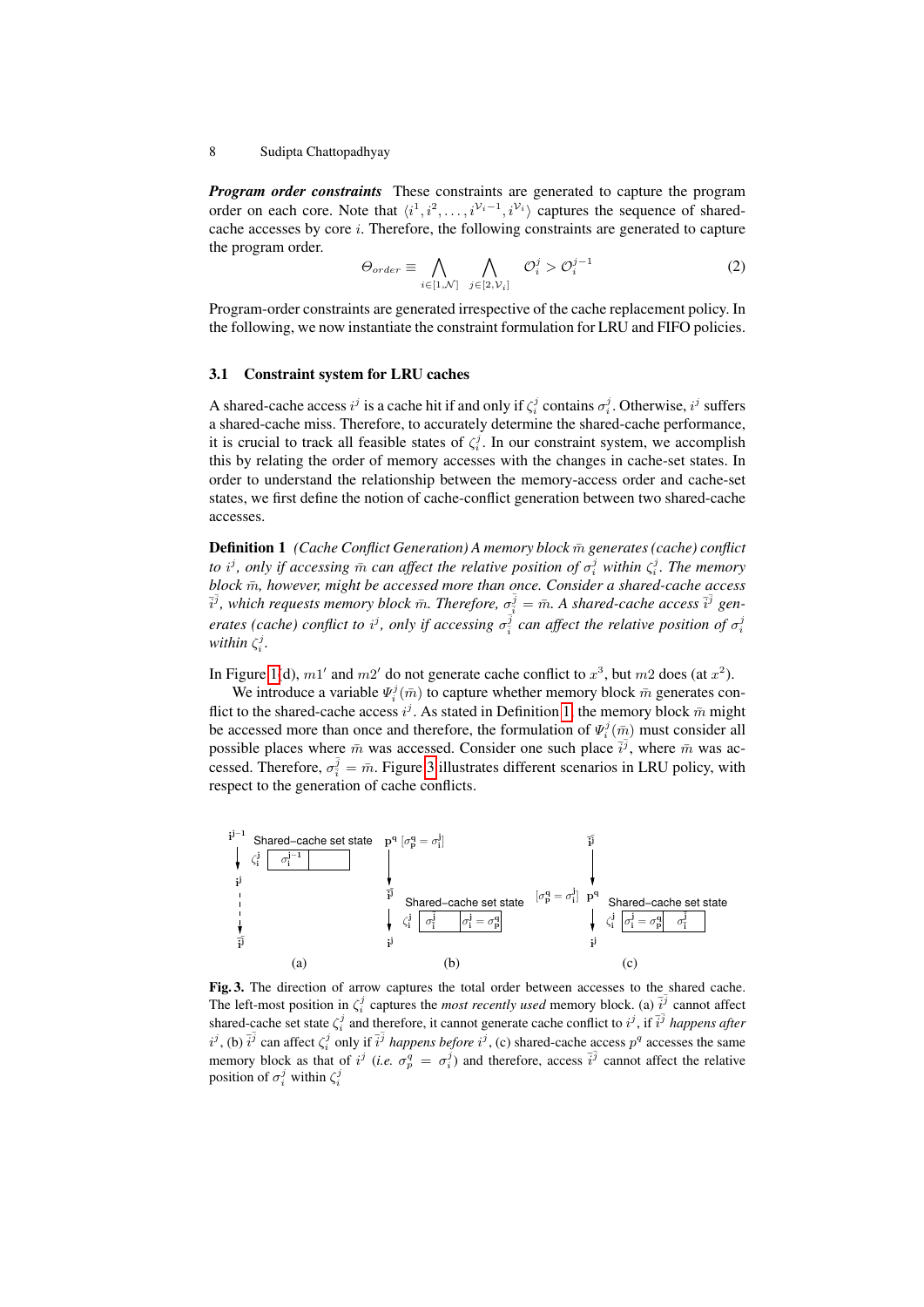In particular, Figures [3\(](#page-7-1)a)-(b) capture the *happens-before* relationship between accesses  $\bar{i}^{\bar{j}}$  and  $i^j$ . It is impossible for  $\bar{i}^{\bar{j}}$  to affect the cache-set state  $\zeta_i^j$ , if  $i^j$  happens before  $\bar{i}^{\bar{j}}$ . Moreover, if the memory block  $\sigma_i^j$  is accessed after  $\bar{i}^{\bar{j}}$  and before  $i^j$ , then such an access will hide the cache conflict between  $\bar{i}^{\bar{j}}$  and  $i^j$ . Figure [3\(](#page-7-1)c) captures one such situation, where shared-cache access  $p^q$  accesses the memory block  $\sigma_i^j$  and prevents  $\bar{i}^{\bar{j}}$ to affect the relative position of  $\sigma_i^j$  within cache-set state  $\zeta_i^j$ .

In the following, we describe the formulation of constraints for an arbitrary sharedcache access  $i^j$ . The primary purpose of these constraints is to compute the delay  $\delta_i^j$ . Considering the intuition provided in Figure [3,](#page-7-1) we can state that a shared-cache access  $\bar{i}^{\bar{j}}$  generates conflict to the shared-cache access  $i^j$ , only if the following conditions hold:

- $\psi_{cft}^{lru} (\bar{i}^{\bar{j}}, i^j)$  : Shared-cache access  $\bar{i}^{\bar{j}}$  happens before the shared-cache access  $i^j$ . Therefore,  $\mathcal{O}_{\bar{i}}^{\bar{j}} < \mathcal{O}_{i}^{j}$ . This is illustrated via Figures [3\(](#page-7-1)a)-(b).
- $\psi_{ref}^{lru} (\bar{i}^{\bar{j}}, i^{\bar{j}})$ : There does not exist any shared-cache access  $p^q$ , such that  $p^q$  accesses memory block  $\sigma_i^j$  from the shared-cache,  $p^q$  *happens before*  $i^j$  and  $i^{\bar{j}}$  *happens before*  $p^q$ . Therefore, for any shared-cache access  $p^q$ , where  $\sigma_p^q = \sigma_i^j$ , conditions  $\mathcal{O}_p^q < \mathcal{O}_i^j$  and  $\mathcal{O}_i^{\bar{j}} < \mathcal{O}_p^q$  cannot be satisfiable together. Otherwise, note that  $p^q$ will hide the cache conflict between  $\bar{i}^{\bar{j}}$  and  $i^j$ , as illustrated via Figure [3\(](#page-7-1)c).

$$
\psi_{cft}^{lru}\left(\bar{i}^{\bar{j}},i^j\right) \text{ and } \psi_{ref}^{lru}\left(\bar{i}^{\bar{j}},i^j\right) \text{ can be formalized via the following constraints:}
$$

<span id="page-8-0"></span>
$$
\psi_{cft}^{lru} \left( \bar{i}^{\bar{j}}, i^j \right) \equiv \mathcal{O}_i^{\bar{j}} < \mathcal{O}_i^j \tag{3}
$$

<span id="page-8-1"></span>
$$
\psi_{ref}^{lru} \left( \bar{i}^{\bar{j}}, i^j \right) \equiv \bigwedge_{p,q: \sigma_p^q = \sigma_i^j} \neg \left( \mathcal{O}_{\bar{i}}^{\bar{j}} < \mathcal{O}_p^q \land \mathcal{O}_p^q < \mathcal{O}_i^j \right) \tag{4}
$$

We combine Constraint [\(3\)](#page-8-0) and Constraint [\(4\)](#page-8-1) to formulate the generation of sharedcache conflict. Recall that  $\mathcal{C}_i^j$  captures the set of memory blocks that map to the same shared-cache set as  $\sigma_i^j$ . Therefore, Constraints [\(3\)](#page-8-0)-[\(4\)](#page-8-1) need to be generated for each memory block in  $C_i^j$ . Formally, for each shared-cache access  $i^j$ , we generate the following constraints to capture cache conflicts generated across cores.

<span id="page-8-2"></span>
$$
\Theta_1^{lru}(i,j) \equiv \bigwedge_{\vec{i} \neq i:\sigma_{\vec{i}}^{\vec{j}} \in C_i^j} \left( \left( \psi_{cft}^{lru} \left( \vec{i}^{\vec{j}}, i^j \right) \wedge \psi_{ref}^{lru} \left( \vec{i}^{\vec{j}}, i^j \right) \right) \Rightarrow \left( \Psi_i^j \left( \sigma_{\vec{i}}^{\vec{j}} \right) = 1 \right) \right)
$$
(5)

The absence of inter-core cache conflict is captured via the negation of Constraint [\(5\)](#page-8-2). In particular, for any memory block  $\bar{m} \in C_i^j$ , we need to consider the set of locations  $\bar{i}^{\bar{j}}$ where  $\bar{m}$  is accessed (*i.e.*  $\sigma_{\bar{i}}^{\bar{j}} = \bar{m}$ ). If none of these locations satisfy either Constraint [\(3\)](#page-8-0) or Constraint [\(4\)](#page-8-1), we can conclude that memory block  $\bar{m}$  does not generate any cache conflict at location  $i^j$ . This behaviour can be captured via the following constraints:

<span id="page-8-3"></span>
$$
\Theta_0^{lru}(i,j) \equiv \bigwedge_{\bar{m}\in C_i^j} \left( \bigwedge_{\bar{i}\neq i:\sigma_i^{\bar{j}}=\bar{m}} \left( \neg \psi_{cft}^{lru}\left(\bar{i}^{\bar{j}},i^j\right) \vee \neg \psi_{ref}^{lru}\left(\bar{i}^{\bar{j}},i^j\right) \right) \Rightarrow \left( \Psi_i^j\left(\bar{m}\right)=0 \right) \right) \tag{6}
$$

Finally, we need to link Constraints [\(5\)](#page-8-2)-[\(6\)](#page-8-3) to the absolute latency suffered by sharedcache access  $i^j$  (*i.e.*  $\delta_i^j$ ). Let us assume  $HIT$  and  $MISS$  capture the shared-cache hit latency and miss penalty, respectively. To compute the latency, we need to check whether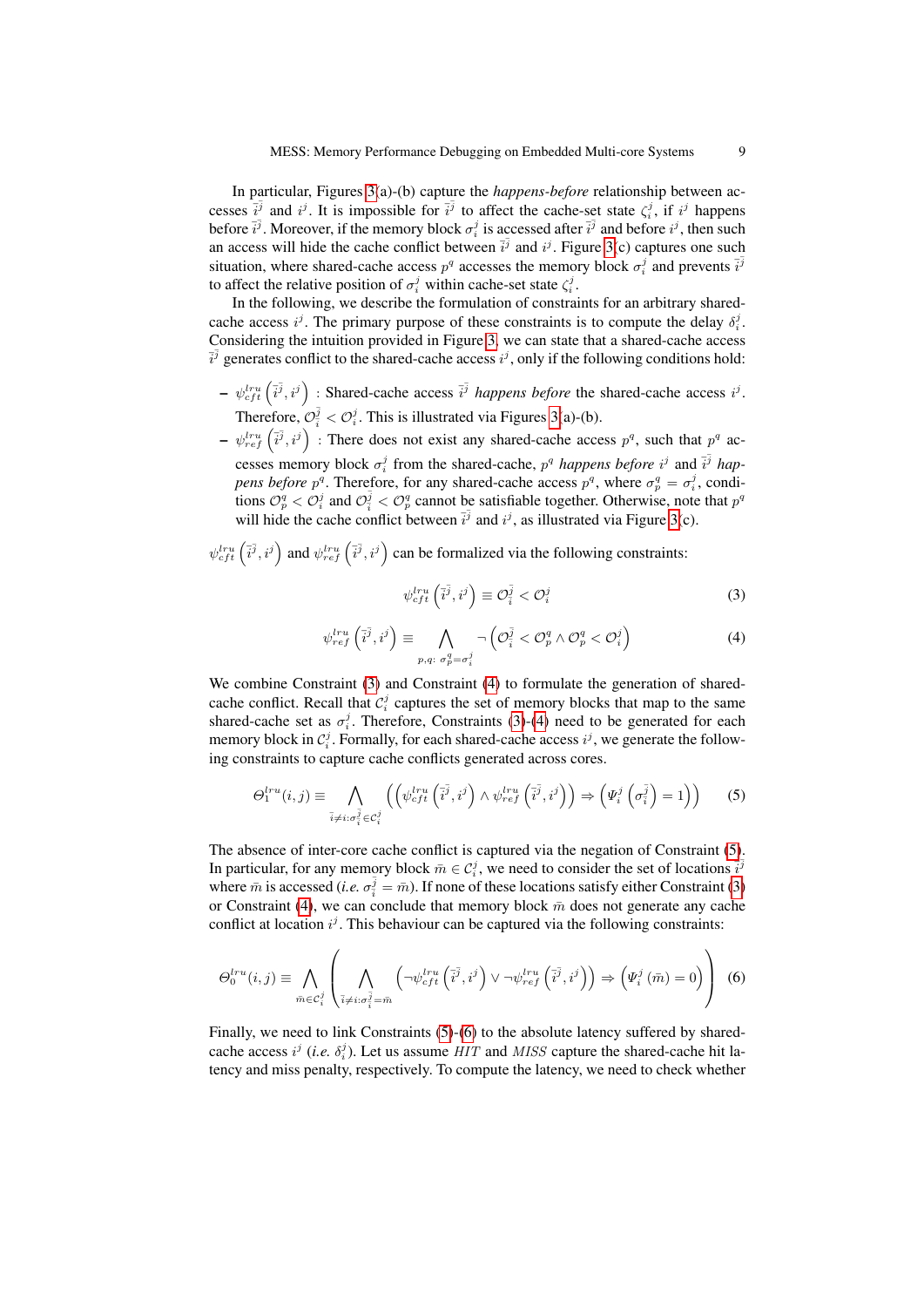the set of cache conflicts generated at  $i^j$  could evict the memory block  $\sigma_i^j$ . Therefore, we generate the following constraints to formulate the delay suffered at location  $i^j$ .

<span id="page-9-1"></span>
$$
\Theta_{miss}^{lru}(i,j) \equiv \left(\sum_{\bar{i}\neq i:\ \sigma_i^{\bar{j}} \in \mathcal{C}_i^j} \Psi_i^j(\sigma_i^{\bar{j}}) \ge \mathcal{A} - age_i^j + 1\right) \Rightarrow (\delta_i^j = MISS)
$$
 (7)

<span id="page-9-2"></span>
$$
\Theta_{hit}^{lru}(i,j) \equiv \left(\sum_{\bar{i} \neq i: \ \sigma_i^{\bar{j}} \in C_i^j} \Psi_i^j(\sigma_i^{\bar{j}}) \leq \mathcal{A} - age_i^j\right) \Rightarrow (\delta_i^j = HIT) \tag{8}
$$

age<sup>*i*</sup> denotes the relative position of  $\sigma_i^j$  within  $\zeta_i^j$  and age<sup>*i*</sup>=A+1, if  $\sigma_i^j \notin \zeta_i^j$ . The value  $age<sub>i</sub><sup>j</sup>$  was collected while profiling each core *in isolation* (*cf.* Equation [\(1\)](#page-6-0)). Therefore, age<sup>2</sup> already captures cache conflicts generated within core *i* and the quantity  $A - age^j_i +$ 1 captures the minimum number of unique, inter-core cache conflicts (as formulated via Constraint [\(5\)](#page-8-2)) to evict  $\sigma_i^j$  from the shared cache.

## <span id="page-9-3"></span>3.2 Constraint system for FIFO caches

Unlike LRU policy, cache-set state remains unchanged for all *cache hits* in FIFO policy (*cf.* Figure [1\(](#page-4-0)e)). As a result, the necessary conditions to generate cache conflicts (*cf.* Constraints [\(3\)](#page-8-0)-[\(4\)](#page-8-1)) need to be modified for FIFO policy.



<span id="page-9-0"></span>Fig. 4. The direction of arrow captures the total order between accesses to the shared cache. The left-most position in  $\zeta_i^j$  captures the *most recent memory block inserted* into  $\zeta_i^j$ . (a)  $\bar{i}^j$  cannot affect shared-cache set state  $\zeta_i^j$  as  $\bar{i}^{\bar{j}}$  is a cache hit. Therefore,  $\bar{i}^{\bar{j}}$  cannot generate cache conflict to  $i^j$ , (b)  $\overline{i}^j$  can affect  $\zeta_i^j$  only if  $\overline{i}^j$  *happens before*  $i^j$  and it is a cache miss, (c) shared-cache access  $p^q$  accesses the same memory block as that of  $i^j$  (*i.e.*  $\sigma_p^q = \sigma_i^j$ ), however,  $p^q$  is a cache hit. Therefore,  $p^q$  cannot hide the cache conflict generated between  $\bar{i}^{\bar{j}}$  and  $i^j$ 

To illustrate the distinct features of FIFO policy, as compared to LRU policy, let us consider the different scenarios in Figure [4.](#page-9-0) For instance, in Figure [4\(](#page-9-0)a), shared-cache access  $\bar{i}^{\bar{j}}$  *happens before* the access  $i^{\bar{j}}$ . However,  $\bar{i}^{\bar{j}}$  cannot affect the relative position of  $\sigma_i^j$  within  $\zeta_i^j$  and therefore,  $\bar{i}^{\bar{j}}$  cannot generate cache conflict to  $i^j$  (*cf.* Definition [1\)](#page-7-0). It is worthwhile to note that,  $\bar{i}^{\bar{j}}$  would have generated conflict to  $i^j$ , in the presence of LRU policy. Figure [4\(](#page-9-0)b) captures a scenario, where  $\bar{i}^{\bar{j}}$  was a cache miss, leading to the generation of cache conflict to  $i<sup>j</sup>$ . Recall that, for LRU policy, if the memory block  $\sigma_i^j$  was accessed between  $\bar{i}^{\bar{j}}$  and  $i^j$ , then  $\bar{i}^{\bar{j}}$  could not generate cache conflict to  $i^j$  (*cf.* Constraint [\(4\)](#page-8-1)). In FIFO policy, this is slightly different, as shown via Figure [4\(](#page-9-0)c). In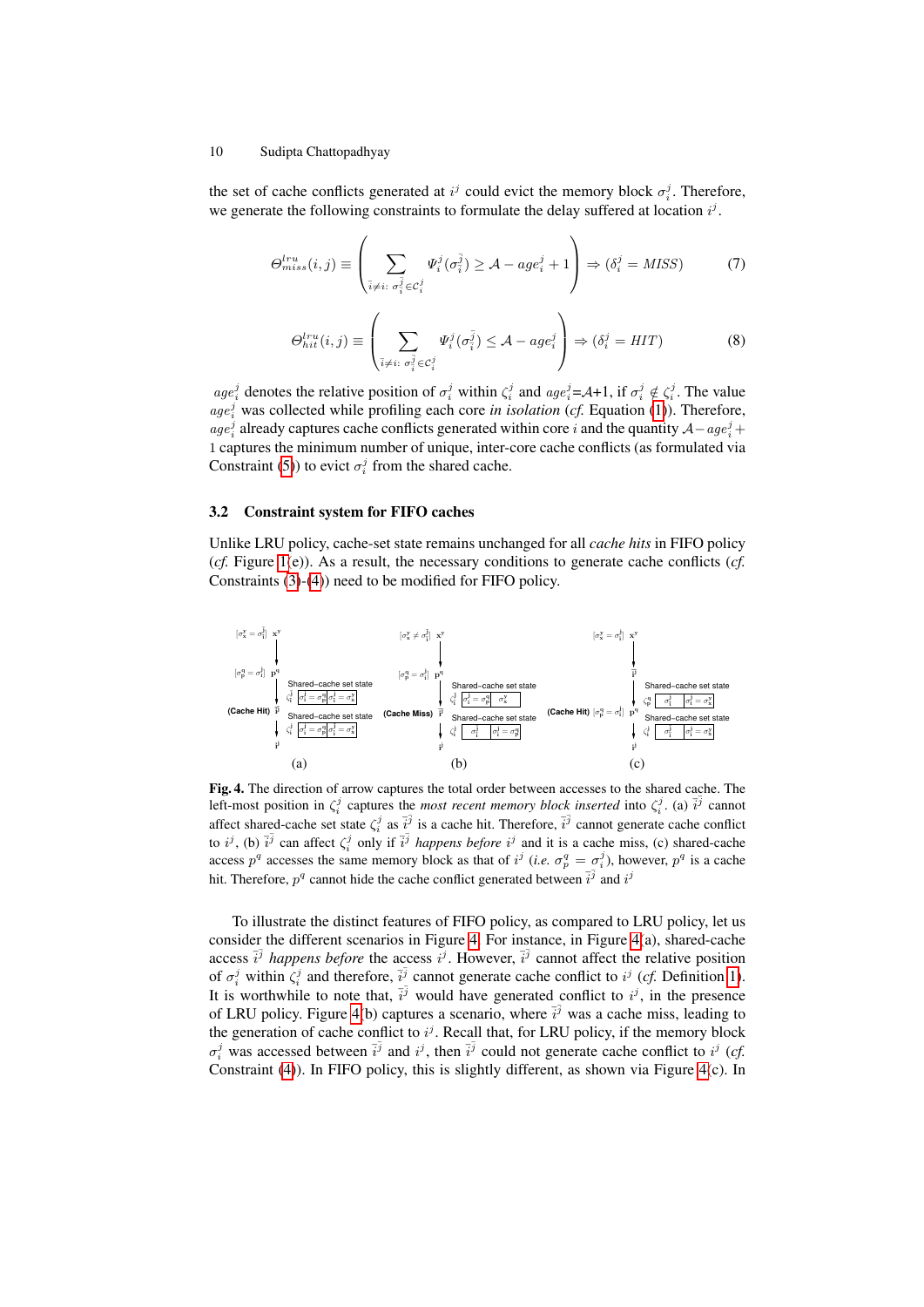Figure [4\(](#page-9-0)c), even though access  $p^q$  references the memory block  $\sigma_i^j$  and occurs between  $\bar{i}^{\bar{j}}$  and  $i^j$ ,  $p^q$  cannot hide the cache conflict between  $\bar{i}^{\bar{j}}$  and  $i^j$ . This is because  $p^q$  was a cache hit and therefore, it does not affect the relative position of  $\sigma_i^j$  within  $\zeta_i^j$ .

In summary, a shared-cache access must be a cache miss if it affects the cache-set state  $\zeta_i^j$ . In order to realize this intuition, we formulate the following constraints, which capture the necessary conditions for  $\overline{i}^{\overline{j}}$  generating cache conflict to  $\overline{i}^{\overline{j}}$ .

<span id="page-10-0"></span>
$$
\psi_{cft}^{fifo} \left( \bar{i}^{\bar{j}}, i^{\bar{j}} \right) \equiv \left( \mathcal{O}_i^{\bar{j}} < \mathcal{O}_i^{\bar{j}} \right) \wedge \left( \delta_i^{\bar{j}} = MISS \right) \tag{9}
$$

<span id="page-10-1"></span>
$$
\psi_{ref}^{fifo} \left( \bar{i}^j, i^j \right) \equiv \bigwedge_{p,q: \sigma_p^q = \sigma_i^j} \neg \left( \left( \mathcal{O}_i^{\bar{j}} < \mathcal{O}_p^q \right) \land \left( \mathcal{O}_p^q < \mathcal{O}_i^j \right) \land \left( \delta_p^q = MISS \right) \right) \tag{10}
$$

Constraint [\(9\)](#page-10-0) ensures that  $\bar{i}$  incurs a cache miss, in order to generate cache conflict to  $i^j$  (cf. Figures [4\(](#page-9-0)a)-(b)). Similarly, Constraint [\(10\)](#page-10-1) ensures that access  $p^q$  needs to be a cache miss to hide the cache conflict between  $\bar{i}^{\bar{j}}$  and  $i^j$  (*cf.* Figure [4\(](#page-9-0)c)).

The outcome of Constraints [\(9\)](#page-10-0)-[\(10\)](#page-10-1) may depend on the interleaving pattern, even within a single core (*i.e.*  $\bar{i} = i$ ). This is because, values of  $\delta_{\bar{i}}^{\bar{j}}$  and  $\delta_p^q$  may depend on the interleaving pattern. As a result, the generation of cache conflicts, even within a core, may be affected with FIFO policy. Hence, unlike LRU policy, we need to formulate cache conflict both within a core and across cores. This is accomplished by modifying Constraints [\(5\)](#page-8-2)-[\(6\)](#page-8-3), so that the resulting constraints also consider cache conflicts within cores. In particular, we remove the condition  $\overline{i} \neq i$  from Constraints [\(5\)](#page-8-2)-[\(6\)](#page-8-3)).

<span id="page-10-2"></span>
$$
\Theta_1^{fifo}(i,j) \equiv \bigwedge_{\vec{i},\vec{j}:\sigma_{\vec{i}}^{\vec{j}} \in C_i^j} \left( \left( \psi_{cft}^{fifo} \left( \vec{i}^j, i^j \right) \wedge \psi_{ref}^{fifo} \left( \vec{i}^j, i^j \right) \right) \Rightarrow \left( \Psi_i^j \left( \sigma_i^{\vec{j}} \right) = 1 \right) \right) \tag{11}
$$

<span id="page-10-3"></span>
$$
\Theta_0^{fifo}(i,j) \equiv \bigwedge_{\bar{m}\in\mathcal{C}_i^j} \left( \bigwedge_{\bar{i},\bar{j}:\sigma_i^{\bar{j}}=\bar{m}} \left( \neg \psi_{cft}^{fifo}\left(\bar{i}^{\bar{j}},i^j\right) \vee \neg \psi_{ref}^{fifo}\left(\bar{i}^{\bar{j}},i^j\right) \right) \Rightarrow \left( \Psi_i^j\left(\bar{m}\right)=0 \right) \right)
$$
\n(12)

Finally, we link Constraints [\(11\)](#page-10-2)-[\(12\)](#page-10-3) to compute the memory-access latency. Intuitively, we check whether the total amount of cache conflict can evict the memory block accessed by  $i^j$ . This can be formalized via the following constraints.

<span id="page-10-4"></span>
$$
\Theta_{miss}^{fifo}(i,j) \equiv \left( \left( \sum_{\bar{m} \in C_i^j} \Psi_i^j(\bar{m}) \ge A \right) \vee \left( age_i^j = A + 1 \right) \right) \Rightarrow (\delta_i^j = MISS) \tag{13}
$$

<span id="page-10-5"></span>
$$
\Theta_{hit}^{fifo}(i,j) \equiv \left( \left( \sum_{\bar{m} \in C_i^j} \Psi_i^j(\bar{m}) < \mathcal{A} \right) \land \left( age_i^j \neq \mathcal{A} + 1 \right) \right) \Rightarrow (\delta_i^j = HIT) \tag{14}
$$

A is the associativity of the cache. Recall that  $age_i^j = A+1$ , if  $\sigma_i^j \notin \zeta_i^j$  and  $age_i^j$  was measured while investigating each core in isolation (*cf.* Equation [1\)](#page-6-0). Therefore, the condition  $age_i^j = A+1$  guarantees to include the first-ever cache miss of  $\sigma_i^j$ . Once  $\sigma_i^j$  enters the cache, it takes at least A unique cache-conflicts to evict it from the cache.  $\sum_{\bar{m}\in C_i^j}\Psi_i^j(\bar{m})$ accounts all unique cache-conflicts faced by  $\sigma_i^j$ , since it enters the cache and till  $i^j$ . Therefore, Constraint [\(13\)](#page-10-4) precisely captures all possibilities of a cache miss at  $i^j$ . The violation of Constraint [\(13\)](#page-10-4) will result in a cache hit at  $i^j$ , as shown in Constraint [\(14\)](#page-10-5).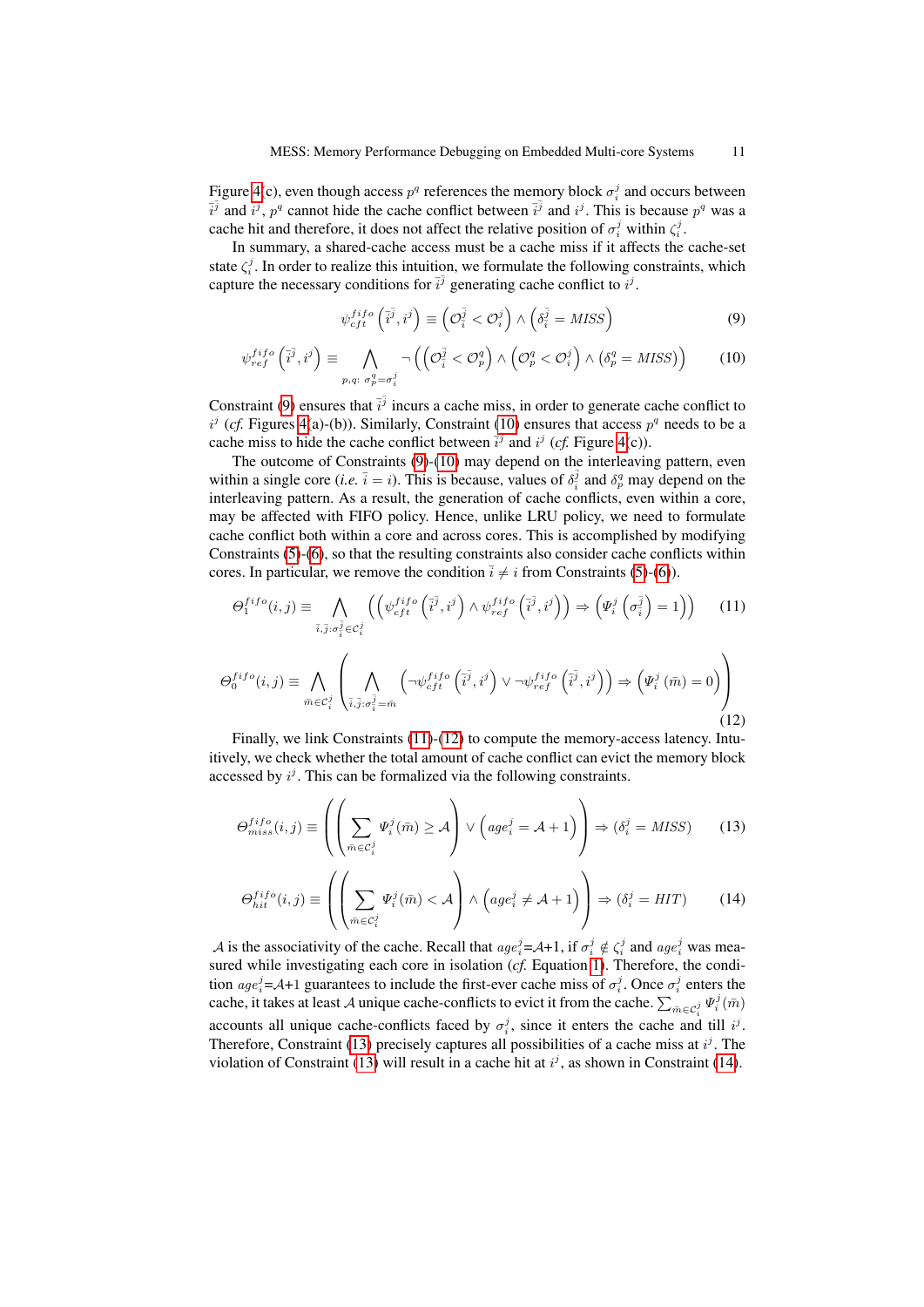*Providing temporal constraints* For embedded software, temporal constraints can be provided in the form of an assertion. Therefore, our framework will search for an ordering on symbolic variables  $\mathcal{O}_i^j$  that violates such assertions. In particular, we consider assertions that check the execution time against a threshold  $\tau$ . In our framework, the nondeterminism in timing behaviour appears due to the accesses to shared caches. Therefore, in our evaluation, we search for a solution that satisfy the following constraint:  $\left(\sum_{i,j} \delta_i^j > \tau\right)$ . Recall that  $\delta_i^j$  symbolically captures the delay suffered by shared-cache access  $i^j$ . It is worthwhile to note that we can also check the timing behaviour of a code fragment, instead of checking the same for the entire system. In such cases, we consider only a subset of  $\delta_i^j$  variables relating to the code fragment.

*Putting it all together* Our formulated constraints, along with the temporal constraint, is provided to an off-the-shelf SMT solver. As a result, any ongoing and future improvements in the solver technology will directly boost the efficiency of our approach. The SMT solver searches for a satisfying solution of the following constraints:

<span id="page-11-0"></span>
$$
\Phi \equiv \Theta_{order} \wedge \bigwedge_{i,j} (\Theta_1^x(i,j) \wedge \Theta_0^x(i,j) \wedge \Theta_{miss}^x(i,j) \wedge \Theta_{hit}^x(i,j)) \wedge \left(\sum_{i,j} \delta_i^j > \tau\right) \tag{15}
$$

where  $x \in \{lru, fifo\}$ , depending on the cache replacement policy. The solution of the solver captures concrete values of symbolic variables  $\mathcal{O}_i^j$  that satisfy  $\Phi$ . Such concrete values can be used to derive the total order among all accesses to the shared-cache.

*Complexity of constraints* The complexity of our constraints  $\Phi$  (*cf.* Constraint [\(15\)](#page-11-0)) is dominated by the number of constraints to formulate cache conflicts. For instance, in LRU policy, Constraints [\(5\)](#page-8-2)-[\(6\)](#page-8-3) dominate the total number of constraints. Let us assume that the total number of shared-cache accesses across all cores is  $K$ . Therefore, the size of Constraints [\(2\)](#page-7-2) has a complexity of  $O(K)$ . Similarly, the total size of Constraints [\(7\)](#page-9-1)-[\(8\)](#page-9-2), for LRU policy (respectively, the total size of Constraints [\(13\)](#page-10-4)-[\(14\)](#page-10-5) for FIFO policy) has a size of  $O(K)$ . Finally, during the formulation of cache conflict, each shared-cache access can be compared with all conflicting shared-cache accesses. Therefore,  $\Theta_1^{Iru}(i,j)$ ,  $\Theta_0^{Iru}(i,j)$ ,  $\Theta_1^{fifo}(i,j)$  and  $\Theta_0^{fifo}(i,j)$  have a worst-case size-complexity  $O(K^2)$ . Since there exists a total of K shared-cache accesses, the total size of Con-straints [\(5\)](#page-8-2)-[\(6\)](#page-8-3) has a complexity of  $O(K^3)$ . Putting everything together, our constraint system has a worst-case size-complexity  $O(K^3)$ . However, our evaluation reveals that the size of our constraint system is substantially lower than the worst-case complexity.

### 3.3 Approximate solution

In the preceding, we observed that the number of constraints is polynomial with respect to the number of accesses to the shared cache. However, for long traces, the solver may impose a bottleneck to handle a large number of constraints. To address this, we propose an approximation, which potentially improves the scalability by several magnitudes. The general intuition of our approximation is based on the design principle of caches. In particular, we leverage the fact that two different cache sets never interfere with each other, in terms of cache conflict. Therefore, we model the constraints for each cache set separately and solve them in parallel. In the following, we shall formalize the concept.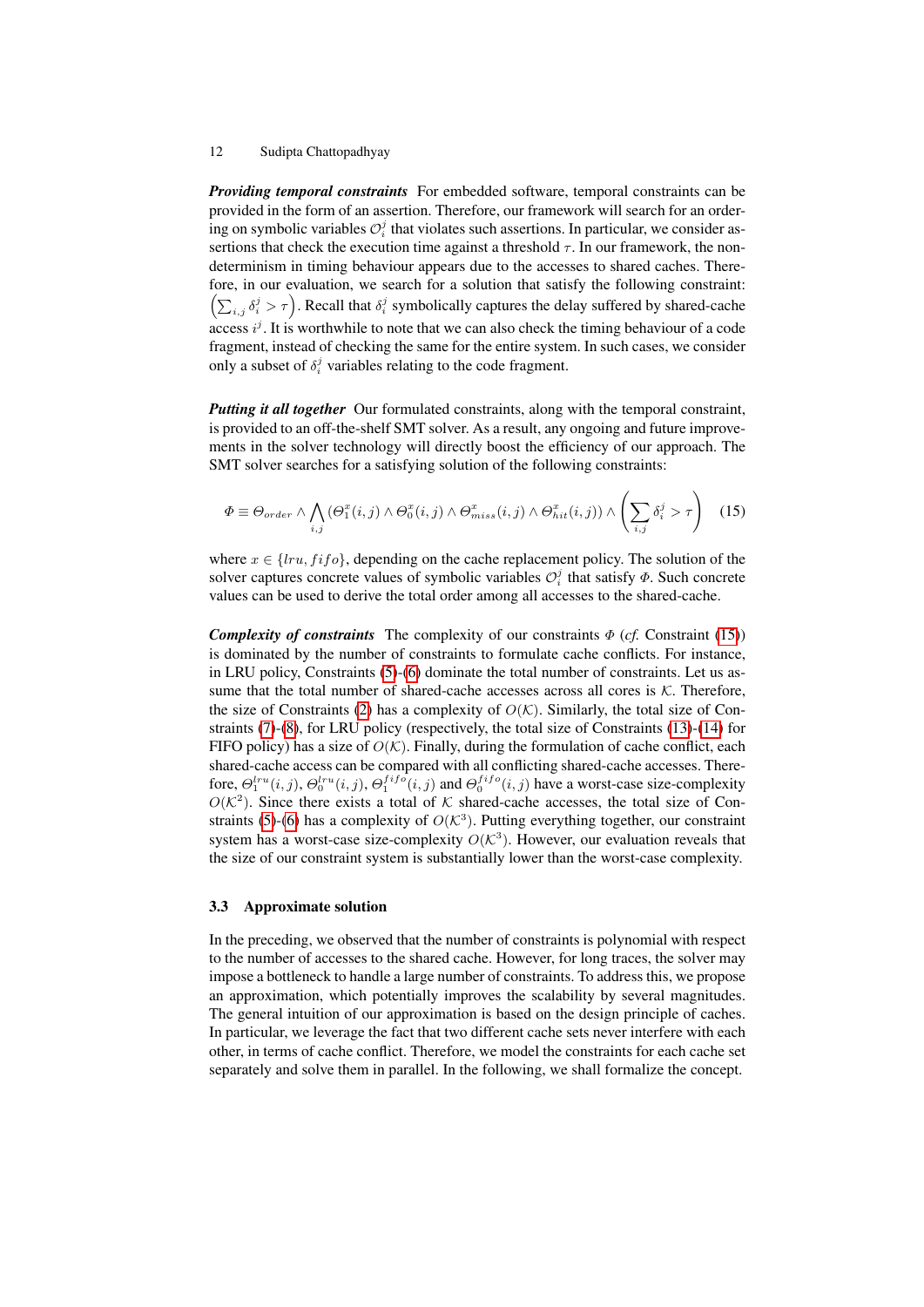Finding a slice of constraints The key idea for the approximation is to find a slice of constraints that could be solved *independently*. Recall that the symbolic variable  $\delta_i^j$ captures the delay suffered by shared-cache access  $i^j$ . It is worthwhile to note that the memory block accessed at  $i^j$  (*i.e.*  $\sigma_i^j$ ) can be evicted from the shared-cache only by memory blocks conflicting to  $\sigma_i^j$ . A memory block  $\bar{m}$  conflicts to  $\sigma_i^j$  in the cache if and only if  $\bar{m}$  and  $\sigma_i^j$  map to the same cache set. Therefore, we first group shared-cache accesses with respect to different cache sets and generate the respective constraints. For instance, consider that we are generating constraints with respect to cache set s. We shall use  $\pi(m)$  to capture the cache set in which memory block m is mapped.

We slice out the program-order constraints by considering only the memory blocks which map to cache set s. Therefore, the set of program-order constraints, with respect to cache set s, can be defined as follows.

<span id="page-12-2"></span>
$$
T_{order}(s) \equiv \bigwedge_{i \in [1,\mathcal{N}]} \left( \bigwedge_{j,k \in [1,\mathcal{V}_i]: j < k \land (\pi(\sigma_i^j) = \pi(\sigma_i^k) = s) \land (\forall m \in [j+1,k): \pi(\sigma_i^j) \neq \pi(\sigma_i^m))} \mathcal{O}_i^k > \mathcal{O}_i^j \right)
$$
\n
$$
(16)
$$

Let us now consider LRU cache replacement policy. The set of constraints, with respect to cache set s, considers constraints that only influence the memory blocks mapped to cache set s. Therefore, for cache set s, we extract the constraints formulated in Equations  $(5)-(8)$  $(5)-(8)$  $(5)-(8)$  as follows.

<span id="page-12-4"></span>
$$
\Gamma_1^{lru}(s) \equiv \bigwedge_{i,j:\pi(\sigma_i^j)=s} \Theta_1^{lru}(i,j); \quad \Gamma_0^{lru}(s) \equiv \bigwedge_{i,j:\pi(\sigma_i^j)=s} \Theta_0^{lru}(i,j) \tag{17}
$$

<span id="page-12-3"></span>
$$
\Gamma_{miss}^{lru}(s) \equiv \bigwedge_{i,j:\pi(\sigma_i^j)=s} \Theta_{miss}^{lru}(i,j); \quad \Gamma_{hit}^{lru}(s) \equiv \bigwedge_{i,j:\pi(\sigma_i^j)=s} \Theta_{hit}^{lru}(i,j) \tag{18}
$$

Finally. we gather all constraints with respect to cache set  $s$ . Our goal is to maximize the delay faced by accessing memory blocks mapped to s. This is performed via the following constraints and objective function.

<span id="page-12-1"></span>
$$
\Gamma(s) \equiv \Gamma_{order}(s) \wedge \Gamma_1^{lru}(s) \wedge \Gamma_0^{lru}(s) \wedge \Gamma_{miss}^{lru}(s) \wedge \Gamma_{hit}^{lru}(s)
$$
\n(19)

<span id="page-12-0"></span>
$$
\Delta(s) = \underset{i,j: \ \pi(\sigma_i^j) = s}{\operatorname{maximize}} \quad \sum_{i,j: \ \pi(\sigma_i^j) = s} \delta_i^j \tag{20}
$$

Note that  $\Gamma(s)$  includes *all* constraints that could influence  $\Delta(s)$ . We can use recent development in SMT solving [\[21\]](#page-18-6) to maximize the objective function captured via Equation [\(20\)](#page-12-0). It is also worthwhile to mention that the preceding process can be carried out in an exactly same fashion for FIFO policy. As a result, our approximation strategy is generic, with respect to the replacement policy employed in a cache.

For each cache set s, we formulate  $\Gamma(s)$  and obtain the value of  $\Delta(s)$  using [\[21\]](#page-18-6). If  $s_1, s_2, \ldots, s_q$  are all different sets in the shared cache,  $\sum_{r \in [1,q]} \Delta(s_r)$  over-approximates the total delay in accessing the shared cache. More precisely, we state the crucial property of our approximation scheme as follows (see Appendix for the proof).

**Property 2** Let us assume  $\{s_1, s_2, \ldots, s_q\}$  are different sets in the shared cache. For a given temporal constraint  $\sum_{i,j} \delta_i^j \leq \tau$ , if our baseline constraint system  $\Phi$  (cf. Con*straint* [\(15\)](#page-11-0)) is satisfiable, then  $\sum_{r \in [1,q]} \Delta(s_r) > \tau$ . In other words, our approximation *scheme will never miss the violation of any temporal constraint.*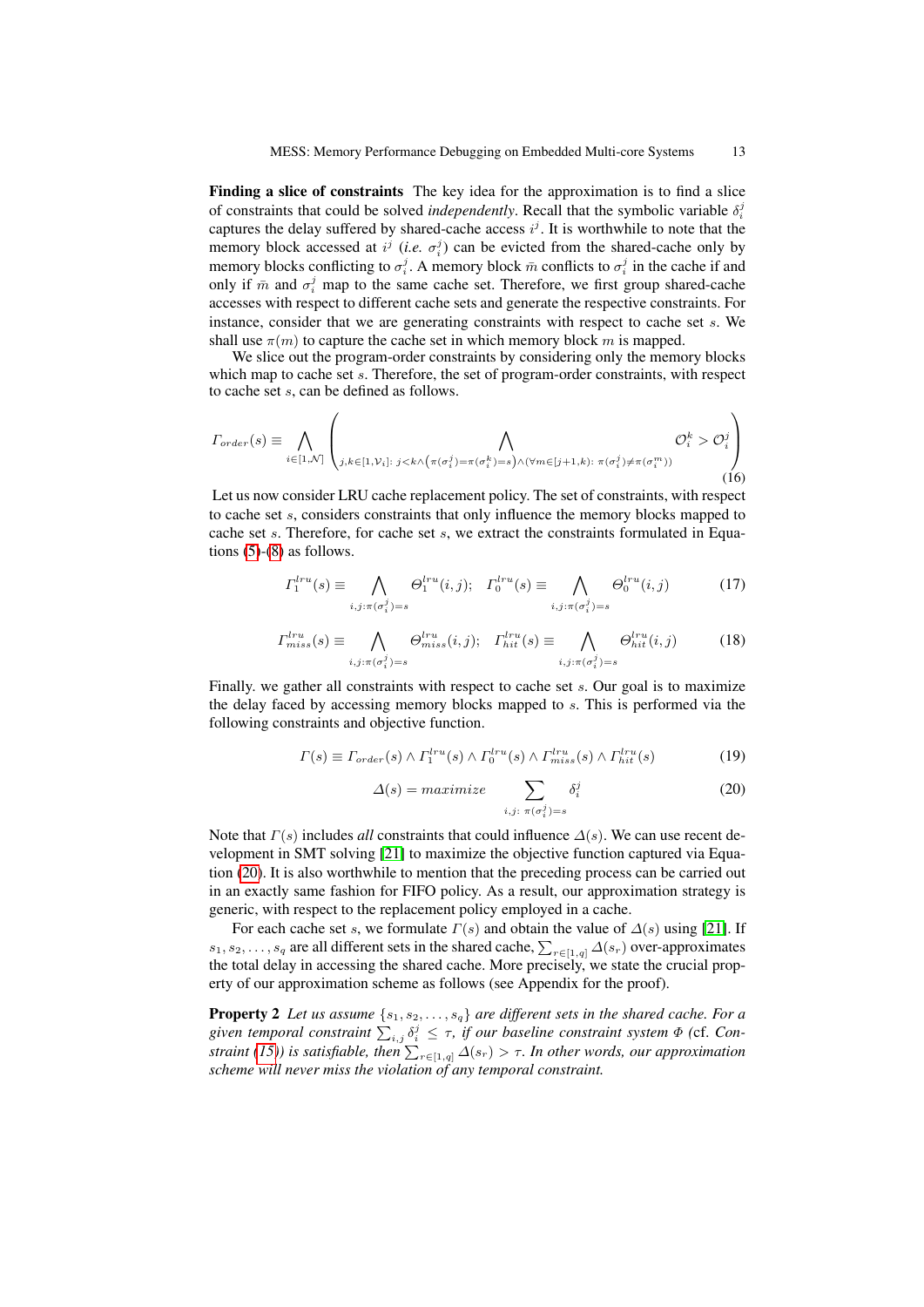However, it is worthwhile to mention that our approximation scheme may generate *false positives*. In particular,  $\sum_{r \in [1,q]} \Delta(s_r)$  might over-approximate the maximum value of  $\sum_{i,j} \delta_i^j$ . This is due to the reason that interleaving patterns, which lead to the maximum delay for individual cache sets, may not be feasible together. In our evaluation, we empirically evaluate the amount of pessimism in our approximation scheme.

## <span id="page-13-0"></span>4 Extension

*Applications with shared variables* Recall that we monitor the performance of each core *in isolation* and replace the delay to access the shared cache via a symbolic variable. In particular, our framework handles interferences in the shared resources, but, not in the shared variables. As a result, we do not catch the scenario when the program control-flow changes due to updates to shared variables. However, many embedded applications are designed by a number of independent components and the communication occurs in terms of reading sensor inputs or writing to output ports. In our evaluation, we show a real-life robot controller which operates via two independent tasks – balance and navigation. Moreover, shared memory-space across cores often bypass caches, to avoid power consumption due to coherence traffic [\[18\]](#page-18-7). If accessing the shared memoryspace bypasses cache, our framework can be easily extended for general applications with shared variables. In order to accomplish this, we need to generate additional constraints, which encode the program control-flow observed during a failure run (*i.e.* an execution scenario violating certain temporal constraints). This can be achieved in an exactly same fashion as shown in [\[19\]](#page-18-8).

It is slightly more complex when accessing the shared memory-space goes through caches. In particular, we need to add constraints that capture cache misses due to data coherency and false sharing [\[2\]](#page-18-5). This can be accomplished by correlating writes and reads to the same memory block. Besides, we need to distinguish the *first-ever sharedcache miss* for a memory block. Without data sharing, such cache misses can be detected during the inspection of each core in isolation. However, with data sharing, we need to detect first-ever shared-cache misses using the following constraints, for any replacement policy:

<span id="page-13-1"></span>
$$
\bigwedge_{i,j} \left( \bigwedge_{p,q: \sigma_p^q = \sigma_i^j} \left( \mathcal{O}_p^q > \mathcal{O}_i^j \right) \Rightarrow \left( \delta_i^j = MISS \right) \right) \tag{21}
$$

Constraint [\(21\)](#page-13-1) encodes the scenario of  $i^j$  being the first shared-cache access to request memory block  $\sigma_i^j$ . This, in turn, leads to a shared-cache miss. We are currently extending MESS to handle data sharing and cache coherency.

*Performance debugging for a class of inputs* With minor changes, our framework can be extended for performance debugging on a class of inputs. The key to such extension is to collect *path conditions* [\[16\]](#page-18-9), while monitoring the performance of each core *in isolation*. For each core, such a *path condition* captures the set of all inputs which lead to the respective execution scenario. However, depending on the value of input  $x$ , the statement  $a[x]$  might access different memory blocks, for the same path condition. Therefore, we need to generate constraints for each such memory block, satisfying the respective path constraint. Let us assume that array a might access memory block  $m_1$  if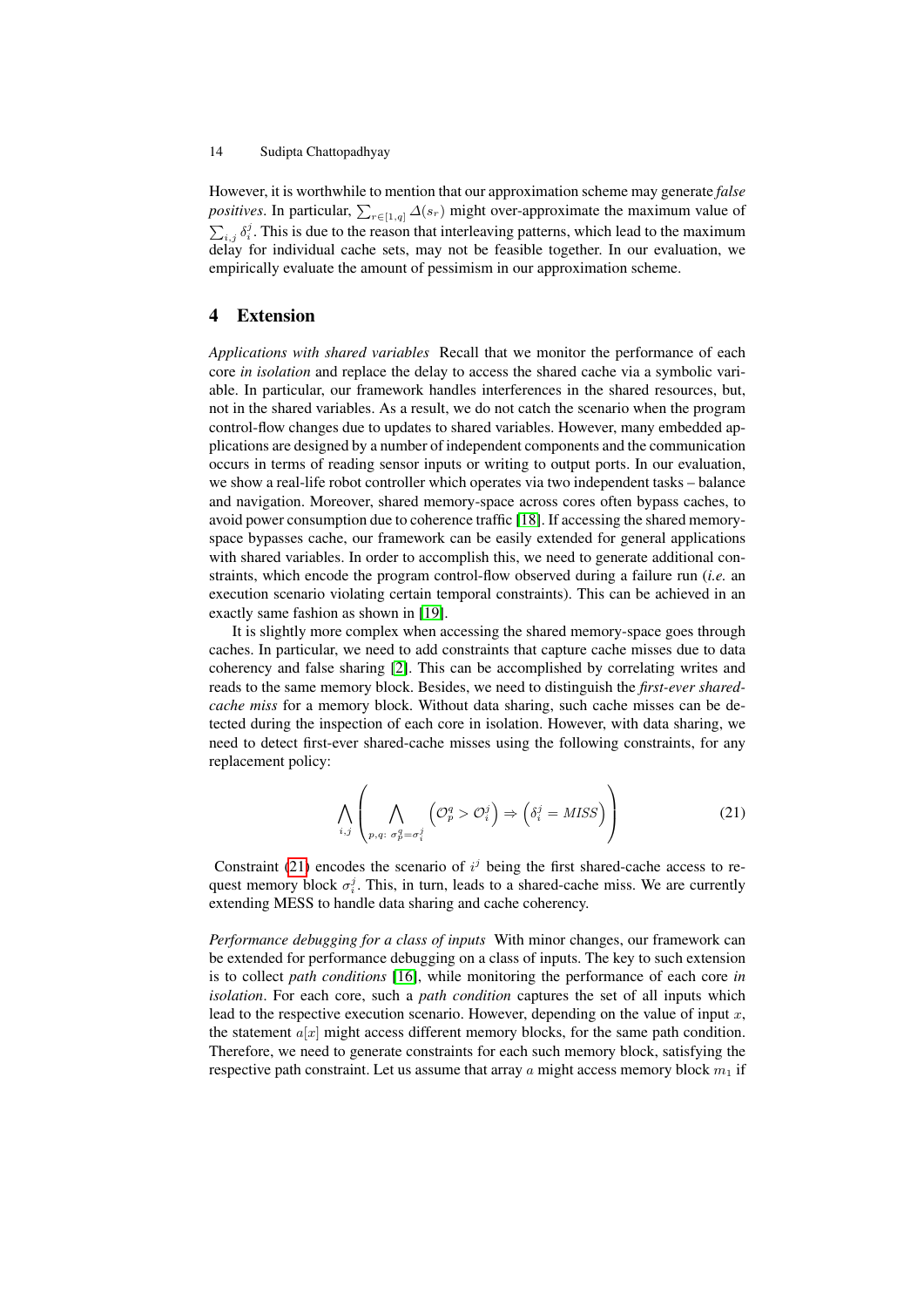$0 \le x \le 2$  and it accesses memory block  $m_2$  if  $2 < x \le 5$ . Subsequently, to formulate cache conflicts generated by memory blocks (*i.e.* Constraints [\(5\)](#page-8-2)-[\(6\)](#page-8-3) for LRU policy and Constraints [\(11\)](#page-10-2)-[\(12\)](#page-10-3) for FIFO policy)  $m_1$  and  $m_2$ , we additionally constrain via conditions  $(0 \le x \le 2)$  and  $(2 < x \le 5)$ , respectively. For instance, we modify  $\Theta_1^{lru}(i, j)$ to  $\Theta_1^{lru}(i,j) \wedge (0 \le x \le 2)$  for memory block  $m_1$  and to  $\Theta_1^{lru}(i,j) \wedge (2 < x \le 5)$  for memory block  $m_2$ . In future, we aim to build such extension to instantiate performance debugging on a set of inputs, which are captured symbolically by path conditions.

## 5 Evaluation

We have implemented our framework based on simplescalar [\[6\]](#page-18-1) and Z3 constraint solver [\[5\]](#page-18-2). Simplescalar is a cycle-accurate processor simulator. We use simplescalar to record the memory performance of each core *in isolation*. In our evaluation, we configure a multi-core system with dual-core processor, where each core has a private level-one cache and all the cores share a level-two cache. This is a typical design in many embedded systems, such as devices using Exynos 5250 [\[4\]](#page-18-10), which, in turn, contains a dual-core, ARM Cortex-A15 [\[1\]](#page-18-4) chip. We configure 1 KB level-one caches with associativity 2 and 2 KB level-two cache with associativity 4. All caches have a line size of 32 bytes. Cache sizes are chosen in a fashion such that we obtain enough accesses to the shared cache and therefore, generate a reasonable number of constraints in our framework (see Appendix for experiments with different cache configurations). To evaluate our framework, we have chosen medium to large size programs from [\[17\]](#page-18-11), which are generally used to validate timing analyzers. We have also used a robot controller from [\[3\]](#page-18-3). The robot controller primarily contains two tasks — balance and navigation. In particular, the balance task helps the robot to keep it in upright position, whereas the navigation task drives the robot through rough terrain. These two tasks are assigned to different cores in our configured dualcore system. Our entire framework is open-source and it can be downloaded from <https://bitbucket.org/sudiptac/mess>.

*Experimental setup* For our evaluation with programs from [\[17\]](#page-18-11), we run  $\hat{\tau}$  fdctint on one core and choose different programs to run on the other core. For the robot controller, we run balance and navigation on two different cores. The first two columns in Table [1](#page-15-0) list the set of programs and the respective size of the source code. We monitor the execution on each core by instrumenting memory accesses in Simplescalar. At the end of the execution, we generate a summary of memory performance for each core, which, in turn are used to generate constraints. The generated constraints are solved via Z3. All evaluations have been performed on an Intel I7 machine, having 8 GB of RAM and running ubuntu 14.04 operating systems.

*Basic results* Table [1](#page-15-0) outlines the basic evaluation of our framework. We set the sharedcache miss-penalty (hit-latency) to be 100 (1) cycles. Recall that we aim to check the validity of temporal constraints  $\sum_{i,j} \delta_i^j \leq \tau$ . We generate a number of temporal constraints by varying  $\tau$  from 200 to 3100 cycles, at a step of 100 cycles. This also means that  $\tau$  captures all possibilities between two to thirty one shared-cache misses. Besides, in  $\sum_{i,j} \delta_i^j$ , we only consider shared-cache accesses  $i^j$ , whose latency were unknown during the investigation of each core in isolation (*cf.* Column 4 in Table [1\)](#page-15-0). Therefore, any shared-cache access  $i^j$ , which incurs the first-ever cache miss of the respective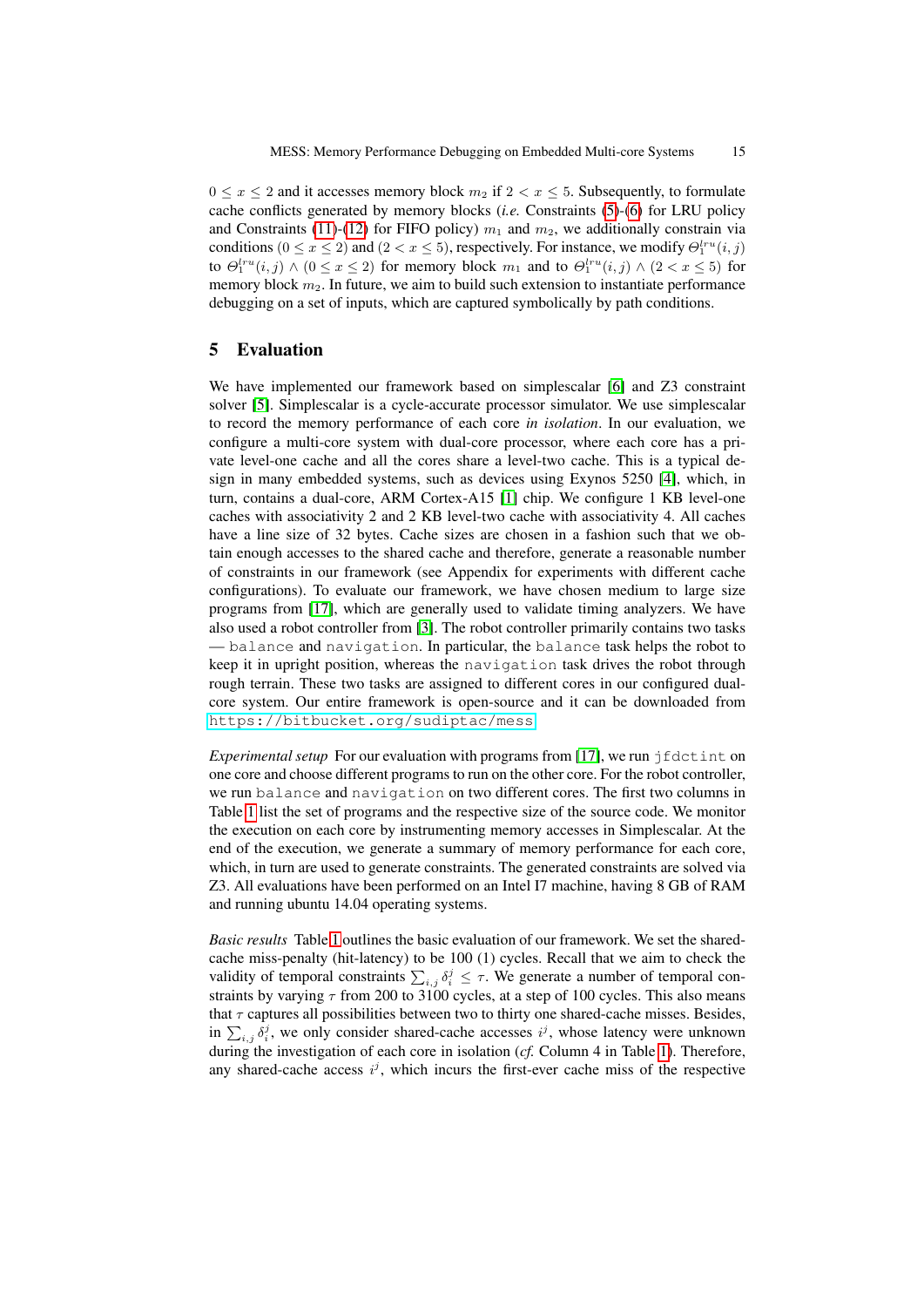| Program     |        |             | Lines of Replacement #shared-cache | Size of     |              | #violations Time to generate | Solver time (secs) |
|-------------|--------|-------------|------------------------------------|-------------|--------------|------------------------------|--------------------|
|             | C code | policy      | access                             | constraints |              | constraints (secs)           | Max. / Geo. Mean   |
| cnt         | 642    | <b>LRU</b>  | 432                                | 2111        | 22           | 1.17                         | 25.01 / 1.84       |
| +jfdctint   |        | <b>FIFO</b> | 432                                | 6586        | 22           | 9.52                         | 161.83/15.73       |
| expint      | 532    | LRU         | 433                                | 2166        | 23           | 1.22                         | 10.84 / 2.16       |
| +jfdctint   |        | <b>FIFO</b> | 433                                | 6643        | 23           | 9.62                         | 576.56 / 20.02     |
| qurt        | 541    | <b>LRU</b>  | 448                                | 2817        | $30^{\circ}$ | 1.88                         | 24.81 / 3.16       |
| +jfdctint   |        | <b>FIFO</b> | 448                                | 7272        | 30           | 9.38                         | 31.77 / 11.59      |
| matmult     | 538    | <b>LRU</b>  | 436                                | 2283        | 28           | 1.31                         | 244.39 / 1.91      |
| +ifdctint   |        | <b>FIFO</b> | 436                                | 6758        | 28           | 9.69                         | 15495.83 / 12.82   |
| fdct        | 614    | <b>LRU</b>  | 479                                | 3943        | 30           | 2.99                         | 17.49 / 5.01       |
| +ifdctint   |        | <b>FIFO</b> | 479                                | 8418        | 30           | 11.85                        | 44.31/21.44        |
| nsichneu    | 4628   | <b>LRU</b>  | 1679                               | 40087       | 30           | 49.2                         | 17120.46 / 7904.08 |
| +ifdctint   |        | <b>FIFO</b> | 1679                               | 44562       | 30           | 15.35                        | 27534.20 / 15174.8 |
| balance     | 2098   | <b>LRU</b>  | 772                                | 3881        | 30           | 0.23                         | 155.17/63.94       |
| +navigation |        | <b>FIFO</b> | 773                                | 6770        | 30           | 0.56                         | 389.68 / 184.32    |

<span id="page-15-0"></span>Table 1. Evaluation of our baseline framework, "#violations" captures the number of violations within the set of 30 temporal constraints  $\{\sum_{i,j}\delta_i^j\leq 200,\ldots,\sum_{i,j}\delta_i^j\leq 3100\}$ 

memory block  $\sigma_i^j$ , is not included in  $\sum_{i,j} \delta_i^j$ . In Table [1,](#page-15-0) we report the maximum and geometric mean over the time to check all temporal constraints. For several cases, this maximum time was recorded for a *valid* temporal constraint, meaning that the solver failed to find a violation. We can observe that, for many scenarios, the solver returns a solution in reasonable time. However, with large number of constraints, the solver takes long time to find a solution. For instance, with program nsichneu, such a scenario happens due to its large size and a substantial number of accesses to the shared-cache. In general, finding a solution for FIFO policy takes longer time compared to LRU policy, due to a larger constraint-size.

When a temporal constraint is violated, the solution returned by Z3 can be used to compute a total order among all accesses to the shared-cache. In order to validate this solution, we enforced exactly the same order among accesses to the shared-cache using simplescalar. For all scenarios, simplescalar also exhibited violations of respective temporal constraints. This empirically validates our framework and a similar strategy can also be used while debugging performance issues.

| Program            | Replacement policy Max. #constraints |          |        | Solver time  |        | Max. delay        | $\max \sum_{i,j} \delta_i^j$ |
|--------------------|--------------------------------------|----------|--------|--------------|--------|-------------------|------------------------------|
|                    |                                      |          |        | (in seconds) |        | (in CPU cycles)   |                              |
|                    |                                      | baseline | approx | baseline     | approx | baseline          | approx                       |
| $cnt+ifdctint$     | <b>LRU</b>                           | 2111     | 154    | 23.58        | 4.39   | 2394              | 3285                         |
|                    | <b>FIFO</b>                          | 6586     | 513    | 116.49       | 14.35  | 2300 < X < 2400   | 3285                         |
| expint+ifdctint    | <b>LRU</b>                           | 2166     | 207    | 10.84        | 4.77   | 2494              | 3385                         |
|                    | <b>FIFO</b>                          | 6643     | 526    | 409.39       | 14.58  | 2400 < X < 2500   | 3385                         |
| qurt+jfdctint      | LRU                                  | 2817     | 305    | 565.91       | 9.2    | 3884              | 6161                         |
|                    | <b>FIFO</b>                          | 7272     | 631    | TO           | 29.03  | >3900             | 6061                         |
| matmult+jfdctint   | LRU                                  | 2283     | 154    | 244.39       | 5.23   | 2988              | 4473                         |
|                    | <b>FIFO</b>                          | 6758     | 513    | 15495.83     | 15.98  | 2900 < X < 3000   | 4473                         |
| fdct+jfdctint      | LRU                                  | 3943     | 304    | TО           | 22.31  | >6200             | 10116                        |
|                    | <b>FIFO</b>                          | 8418     | 599    | TO           | 66.4   | >6200             | 10116                        |
| nsichneu+jfdctint  | <b>LRU</b>                           | 40087    | 2862   | TO           | 764.56 | >10000            | 31500                        |
|                    | <b>FIFO</b>                          | 44562    | 3137   | TO           | 926.45 | >10000            | 31500                        |
| balance+navigation | <b>LRU</b>                           | 3881     | 442    | 93.32        | 12.81  | 12800 < X < 12900 | 13200                        |
|                    | <b>FIFO</b>                          | 6770     | 818    | 182.68       | 25.08  | 12200             | 12200                        |

<span id="page-15-1"></span>**Table 2.** Efficiency and precision of our approximation. TO denotes timeout ( $>$ 5 hours). "Max. #constraints" capture the maximum number of constraints solved by Z3 over all invocations.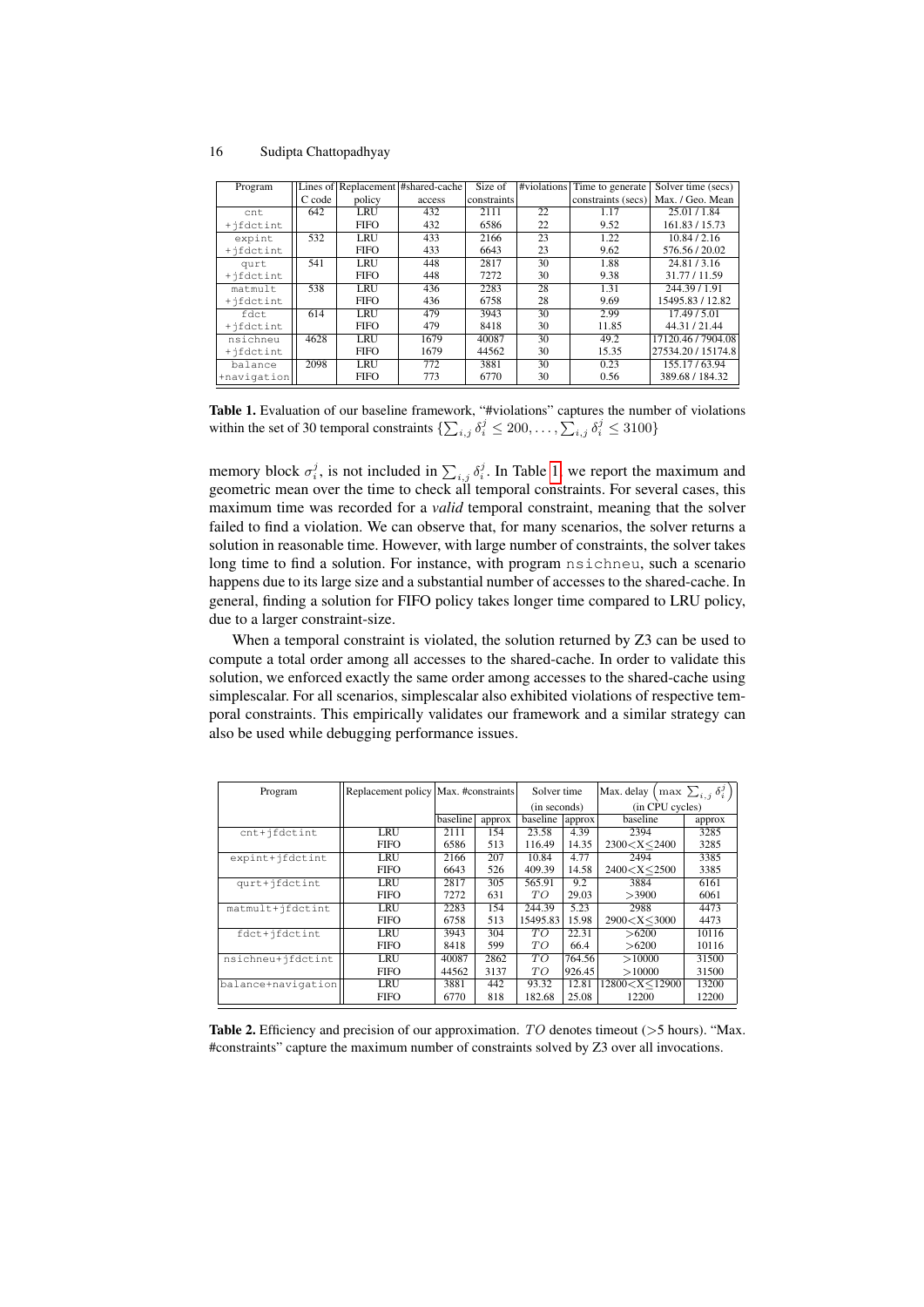*Evaluation of the approximate solution* Table [2](#page-15-1) compares our approximation and the baseline framework. As clearly observed, our approximation dramatically reduces the debugging time, compared to the baseline framework. This is due to the partitioning of constraints with respect to different cache sets. Such constraint partitioning drastically reduces the number of constraints to be solved together, leading to a substantial reduction of pressure to Z3. As our approximation may generate false positives, we also compare the precision of our approximation compared to the baseline framework. In order to do this, we compare the maximum delay computed by our approximation with the maximum delay computed by the baseline framework. This maximum delay captures the sum of all delays to access the shared-cache. For our baseline framework, obtaining such maximum delay may incur large overhead (we used symba [\[21\]](#page-18-6) to compute the maximum delay). In such cases, we use the time taken by the solver to validate a temporal constraint  $\sum_{i,j} \delta_i^j \leq \tau$ . This means that the maximum delay cannot exceed  $\tau$ . For instance, in Table [2,](#page-15-1) 2300<X  $\leq$  2400 indicates that the solver found a solution for  $\sum_{i,j} \delta_i^j > 2300$ , but not for  $\sum_{i,j} \delta_i^j > 2400$ . The respective debugging-time captures the time taken by the solver for  $\sum_{i,j} \delta_i^j > 2400$ . Finally, we use a timeout of five hours for the solver. For instance, the timeout event happens for the program fdct. From Table [2,](#page-15-1) we also observe that the precision of our approximation scheme is reasonable, in the context of validating embedded software. Finally, we note that with the current state-of-the-art solutions (*e.g.* using [\[21\]](#page-18-6)), discovering the exact worst-case ordering among memory accesses (in terms of performance), is not very efficient.

*Notes on scalability* We have implemented a *proof-of-concept* of MESS. We have also shown an approximation, which dramatically improves the solver performance, with a reasonable loss of precision. We believe that several optimizations are still possible. In particular, as shown in [\[19\]](#page-18-8), other optimizations for parallel constraint-solving is feasible. We are exploring such techniques to further improve the efficiency of MESS.

## 6 Related work

Testing and debugging of multi-threaded applications has been an active topic of research for the last few years [\[23,](#page-18-12)[12](#page-18-13)[,19](#page-18-8)[,28](#page-19-0)[,25](#page-19-1)[,22](#page-18-14)[,29,](#page-19-2)[7\]](#page-18-15). For multi-threaded applications, the key challenge is to detect thread scheduling patterns that may lead to software functionality bugs. On the contrary, we systematically detect the order of memory accesses that may lead to performance bugs on multi-core platforms. Our approach concentrates on resource sharing in parallel architectures, rather than data sharing in parallel applications. However, to consider shared data in our framework, an approach similar to [\[19\]](#page-18-8) can be integrated easily into our constraint system.

Modeling shared-cache performance has been an active topic of research in the past decade [\[24,](#page-19-3)[26,](#page-19-4)[30](#page-19-5)[,15](#page-18-16)[,14](#page-18-17)[,27\]](#page-19-6). These works aim to provide an average confidence on the performance of shared caches. In contrast, we aim to bring the power of formal methods to provide strong guarantees on the presence or absence of performance bugs due to shared-caches. We believe that such guarantees are crucial for time-critical code fragments and our work is a preliminary step to establish such guarantees.

A different line of work [\[9\]](#page-18-18) aims to synthesize correct and optimal concurrent programs from their specification and a performance model. The goal of the proposed approach is to synthesize partial programs, which are not only correct, but also optimal,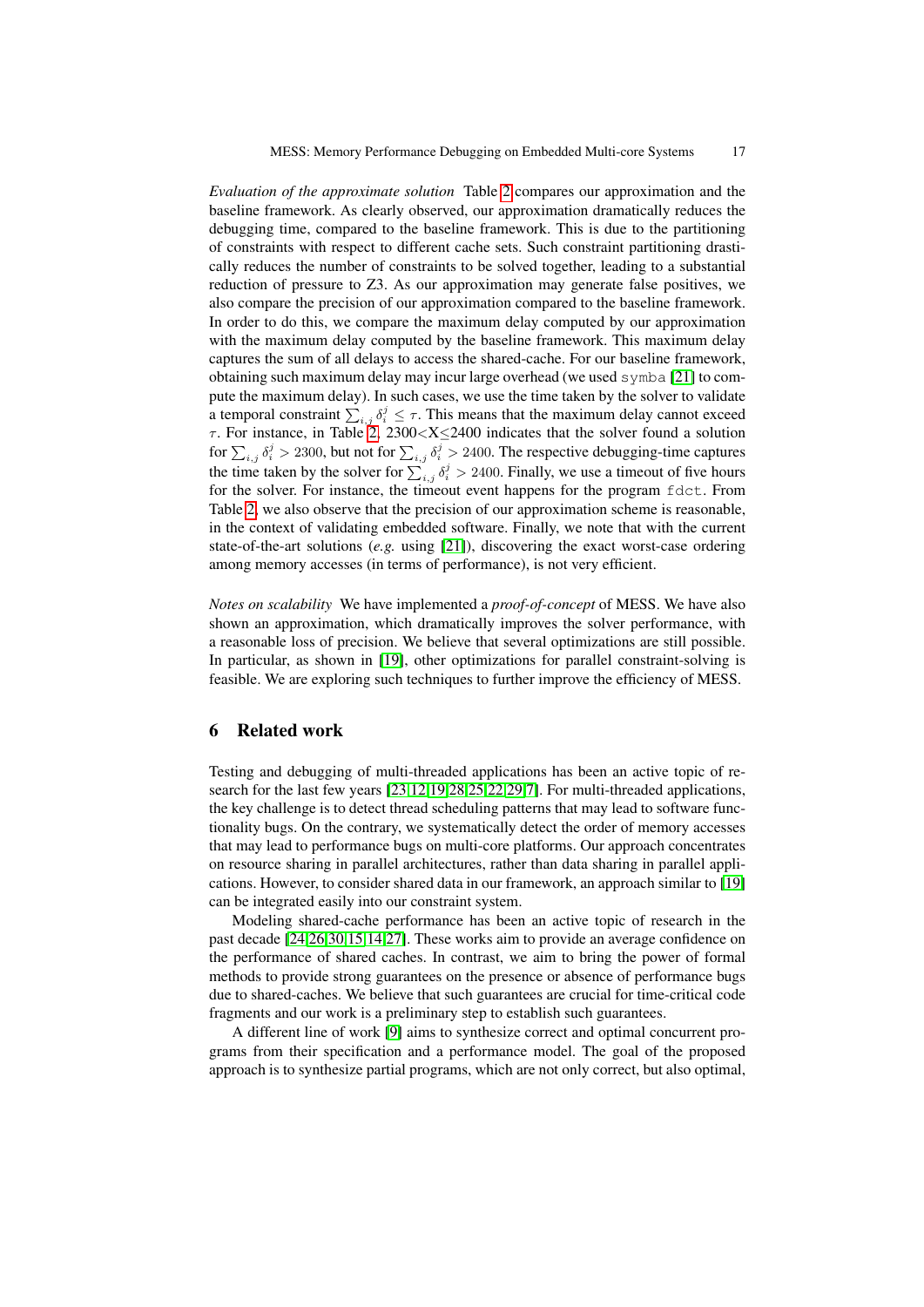with respect to the given performance model. Our work in this paper is orthogonal to efforts in program synthesis, such as the approach taken in [\[9\]](#page-18-18). Instead of generating correct and optimal programs from their specification, we aim to discover performance bugs in the original implementation of software. The presence of performance bugs in implementation is, in general, inevitable. Therefore, our approach is inclined towards performance debugging. However, we believe that our approach can be complimentary to synthesis approaches. For instance, a performance debugger can highlight the code fragments that could be refactored optimally.

Recent works on performance testing [\[8](#page-18-19)[,20\]](#page-18-20) have either targeted sequential applications or the targeted bugs can be discovered by exploring exactly one interleaving, namely *canonical schedule* [\[20\]](#page-18-20). However, the order of memory accesses may dramatically influence the overall performance. Therefore, our primary goal is to highlight the order of shared-cache accesses that expose a performance bug (*i.e.* violates a given temporal constraint). Our previous work [\[11\]](#page-18-21) aims to generate performance-stressing execution in embedded GPUs and it is not suitable for reproducing or debugging performance bugs. Besides, in this paper, we provide strong guarantees on the absence of performance bugs, when a given temporal constraint is not invalidated by the solver.

Works on worst case execution time (WCET) analysis have recently made progress in the context of multi-core platforms [\[10\]](#page-18-22). As the name suggests, WCET captures the maximum execution time of an application over all possible inputs and interleaving patterns. In this paper, our goal is orthogonal to approaches taken in WCET analysis. In particular, for a given program input, we aim to discover the interleaving pattern that causes the violation of temporal constraints. Therefore, our work has a significant testing and debugging flavour compared to the approaches proposed via WCET analysis.

In summary, previous works on automated debugging have mostly concentrated on functionality bugs or performance bugs on single-core systems. In this paper, we propose a systematic debugging approach that highlights performance bugs on multicore systems, with a specific focus on shared caches.

## 7 Conclusion

In this paper, we have proposed MESS, a constraint-based framework to debug memory performance in multi-core systems. MESS systematically finds the interleaving pattern that causes the violation of temporal constraints. An appealing feature of our framework is its ability to provide guarantees on the absence of performance bugs, such as the validity of temporal constraints, for a given input. We have also integrated an approximation scheme, which, with a reasonable loss of precision, improves the debugging time by several magnitudes. In general, this opens up several opportunities to improve the debugging time enforced by MESS. Our evaluation with several embedded software and also with a real-life robot controller shows the effectiveness of our approach. Finally, since the performance of constraint solvers is continuously improving, we believe that MESS proposes a promising approach for performance debugging on multi-core systems. In future, we aim to build on our approach to consider shared data and other crucial shared resources in multi-core systems, such as shared buses. We also aim to use MESS to automatically synthesize fixes of performance bugs. One possible approach would be to synthesize barriers. The primary purpose of such barriers will be to satisfy a given temporal constraint, via restricting certain interleaving patterns.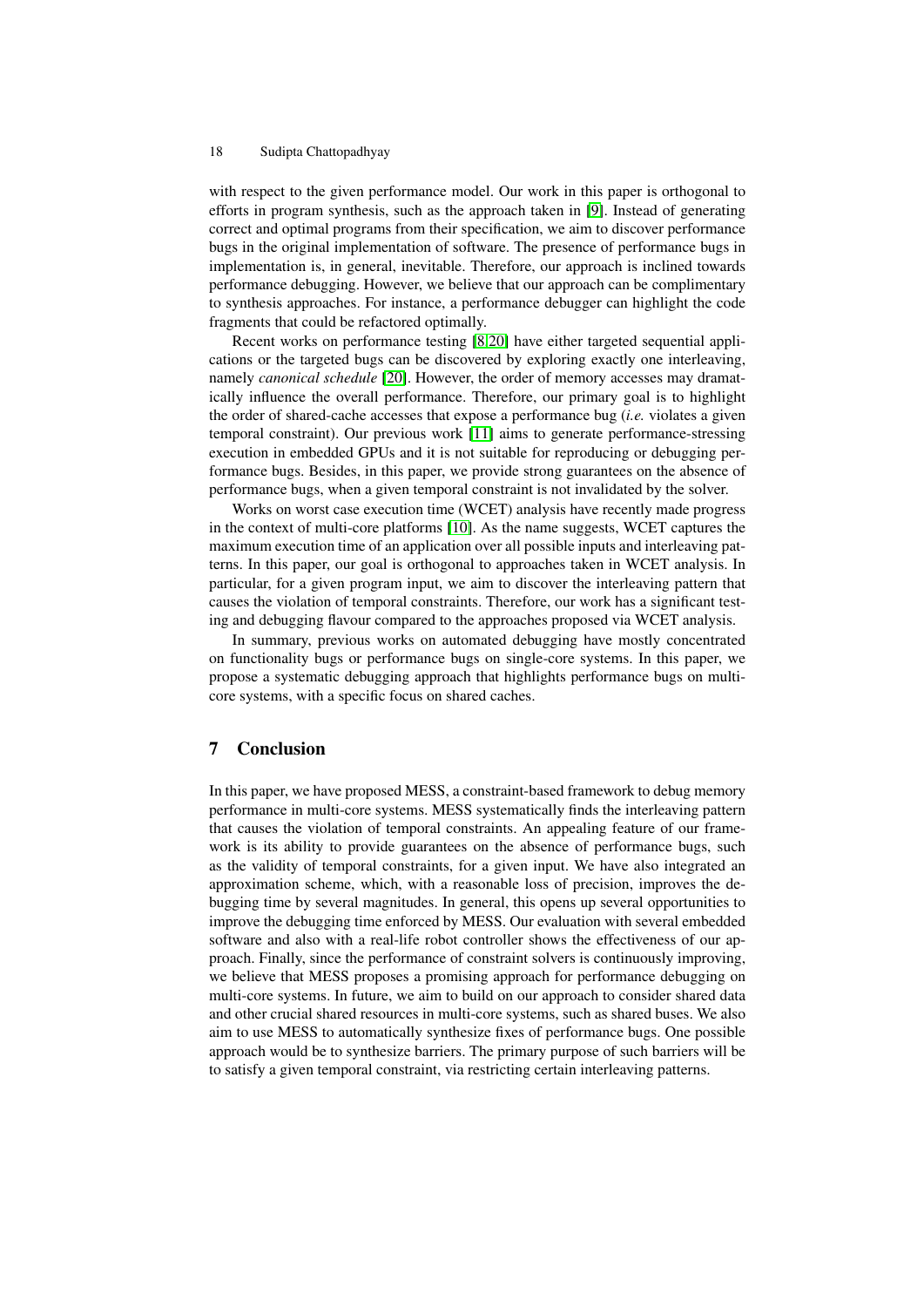## **References**

- <span id="page-18-4"></span>1. ARM Cortex-A5 Processor. [http://www.arm.com/products/processors/](http://www.arm.com/products/processors/cortex-a/cortex-a5.php) [cortex-a/cortex-a5.php](http://www.arm.com/products/processors/cortex-a/cortex-a5.php).
- <span id="page-18-5"></span>2. Avoiding and identifying false sharing among threads. [https://software.intel.com/en-us/articles/](https://software.intel.com/en-us/articles/avoiding-and-identifying-false-sharing-among-threads)
	- [avoiding-and-identifying-false-sharing-among-threads](https://software.intel.com/en-us/articles/avoiding-and-identifying-false-sharing-among-threads).
- <span id="page-18-3"></span>3. Ballybot balancing robots. [http://robotics.ee.uwa.edu.au/eyebot/doc/](http://robotics.ee.uwa.edu.au/eyebot/doc/robots/ballybot.html) [robots/ballybot.html](http://robotics.ee.uwa.edu.au/eyebot/doc/robots/ballybot.html).
- <span id="page-18-10"></span>4. Samsung Exynos Processor. [http://www.samsung.com/global/business/](http://www.samsung.com/global/business/semiconductor/file/product/Exynos_5_Dual_User_Manaul_Public_REV100-0.pdf) [semiconductor/file/product/Exynos\\_5\\_Dual\\_User\\_Manaul\\_Public\\_](http://www.samsung.com/global/business/semiconductor/file/product/Exynos_5_Dual_User_Manaul_Public_REV100-0.pdf) [REV100-0.pdf](http://www.samsung.com/global/business/semiconductor/file/product/Exynos_5_Dual_User_Manaul_Public_REV100-0.pdf).
- <span id="page-18-2"></span>5. Z3 Constraint Solver. <http://z3.codeplex.com/>.
- <span id="page-18-1"></span>6. Todd Austin, Eric Larson, and Dan Ernst. Simplescalar: An infrastructure for computer system modeling. *Computer*, 35(2), 2002.
- <span id="page-18-15"></span>7. Thomas Ball, Sebastian Burckhardt, Katherine E. Coons, Madanlal Musuvathi, and Shaz Qadeer. Preemption sealing for efficient concurrency testing. In *TACAS*, 2010.
- <span id="page-18-19"></span>8. Abhijeet Banerjee, Sudipta Chattopadhyay, and Abhik Roychoudhury. Static analysis driven cache performance testing. In *RTSS*, 2013.
- <span id="page-18-18"></span>9. Pavol Cerny, Krishnendu Chatterjee, Thomas A. Henzinger, Arjun Radhakrishna, and Rohit ´ Singh. Quantitative synthesis for concurrent programs. In *CAV*, 2011.
- <span id="page-18-22"></span>10. Sudipta Chattopadhyay, Lee Kee Chong, Abhik Roychoudhury, Timon Kelter, Peter Marwedel, and Heiko Falk. A unified WCET analysis framework for multi-core platforms. *TECS*, 13(4s), 2014.
- <span id="page-18-21"></span>11. Sudipta Chattopadhyay, Petru Eles, and Zebo Peng. Automated software testing of memory performance in embedded gpus. In *EMSOFT*, 2014.
- <span id="page-18-13"></span>12. Dongdong Deng, Wei Zhang, and Shan Lu. Efficient concurrency-bug detection across inputs. In *OOPSLA*, 2013.
- <span id="page-18-0"></span>13. Joseph Devietti, Brandon Lucia, Luis Ceze, and Mark Oskin. DMP: deterministic shared memory multiprocessing. In *ASPLOS*, 2009.
- <span id="page-18-17"></span>14. Chen Ding, Xiaoya Xiang, Bin Bao, Hao Luo, Ying-Wei Luo, and Xiao-lin Wang. Performance metrics and models for shared cache. *J. Comput. Sci. Technol.*, 29(4), 2014.
- <span id="page-18-16"></span>15. David Eklov, David Black-Schaffer, and Erik Hagersten. Fast modeling of shared caches in multicore systems. In *HiPEAC*, 2011.
- <span id="page-18-9"></span>16. Patrice Godefroid, Nils Klarlund, and Koushik Sen. DART: directed automated random testing. In *PLDI*, 2005.
- <span id="page-18-11"></span>17. Jan Gustafsson, Adam Betts, Andreas Ermedahl, and Björn Lisper. The mälardalen WCET benchmarks: Past, present and future. In *WCET*, 2010.
- <span id="page-18-7"></span>18. Bryce Holton, Ke Bai, Aviral Shrivastava, and Harini Ramaprasad. Construction of GCCFG for inter-procedural optimizations in software managed manycore (SMM) architectures. In *CASES*, 2014.
- <span id="page-18-8"></span>19. Jeff Huang, Charles Zhang, and Julian Dolby. CLAP: recording local executions to reproduce concurrency failures. In *PLDI*, 2013.
- <span id="page-18-20"></span>20. Guodong Li, Peng Li, Geoffrey Sawaya, Ganesh Gopalakrishnan, Indradeep Ghosh, and Sreeranga P. Rajan. GKLEE: Concolic verification and test generation for GPUs. In *PPoPP*, 2012. [http://www.cs.utah.edu/formal\\_verification/GKLEE/](http://www.cs.utah.edu/formal_verification/GKLEE/).
- <span id="page-18-6"></span>21. Yi Li, Aws Albarghouthi, Zachary Kincaid, Arie Gurfinkel, and Marsha Chechik. Symbolic optimization with SMT solvers. In *POPL*, 2014.
- <span id="page-18-14"></span>22. Madanlal Musuvathi and Shaz Qadeer. Iterative context bounding for systematic testing of multithreaded programs. In *PLDI*, 2007.
- <span id="page-18-12"></span>23. Santosh Nagarakatte, Sebastian Burckhardt, Milo M. K. Martin, and Madanlal Musuvathi. Multicore acceleration of priority-based schedulers for concurrency bug detection. In *PLDI*, 2012.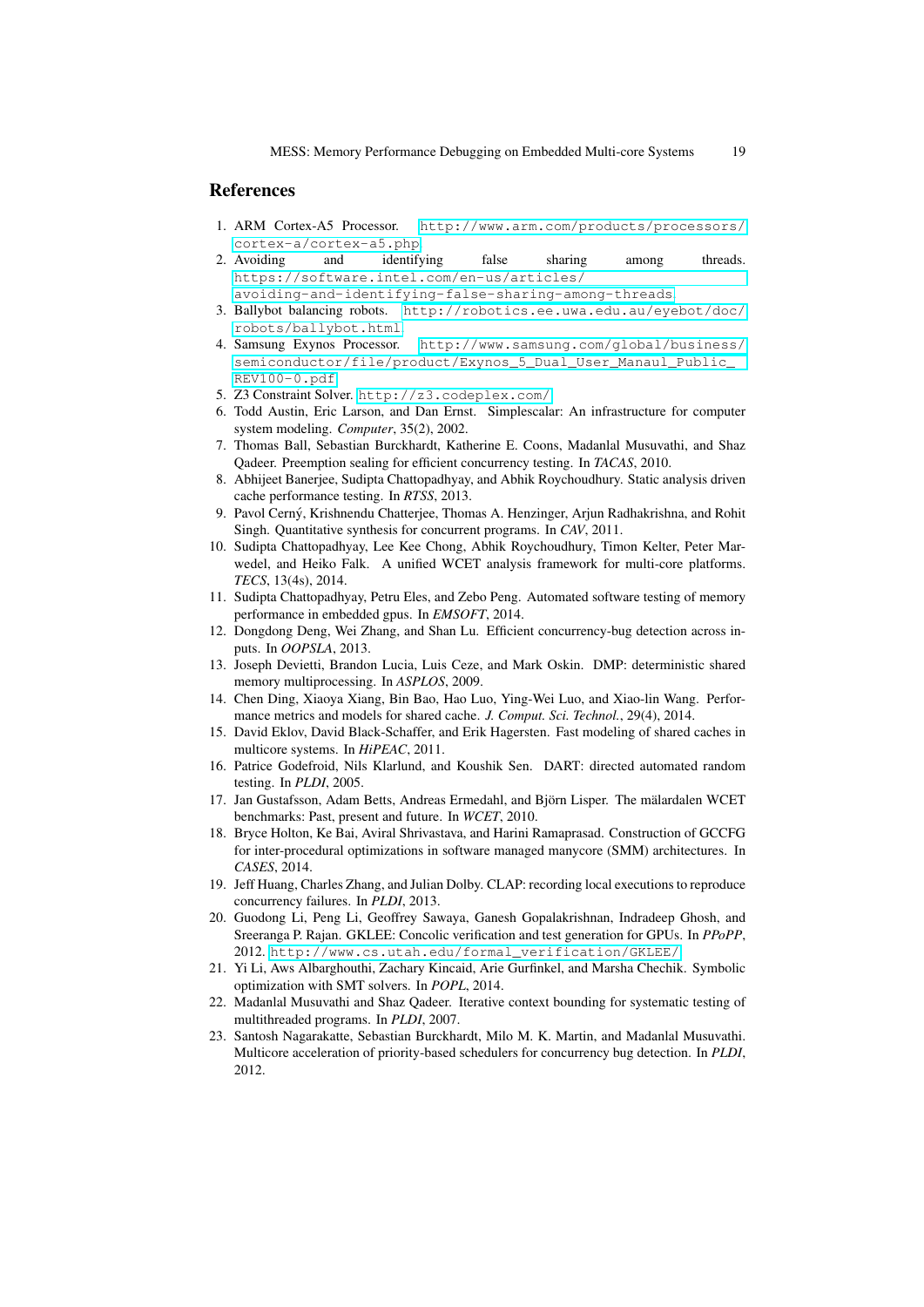- 20 Sudipta Chattopadhyay
- <span id="page-19-3"></span>24. Xiaoyue Pan and Bengt Jonsson. Modeling cache coherence misses on multicores. In *IS-PASS*, 2014.
- <span id="page-19-1"></span>25. Malavika Samak and Murali Krishna Ramanathan. Trace driven dynamic deadlock detection and reproduction. In *PPoPP*, 2014.
- <span id="page-19-4"></span>26. Andreas Sandberg, David Black-Schaffer, and Erik Hagersten. Efficient techniques for predicting cache sharing and throughput. In *PACT*, 2012.
- <span id="page-19-6"></span>27. Andreas Sandberg, Andreas Sembrant, Erik Hagersten, and David Black-Schaffer. Modeling performance variation due to cache sharing. In *HPCA*, 2013.
- <span id="page-19-0"></span>28. Koushik Sen. Race directed random testing of concurrent programs. In *PLDI*, 2008.
- <span id="page-19-2"></span>29. Dasarath Weeratunge, Xiangyu Zhang, and Suresh Jagannathan. Analyzing multicore dumps to facilitate concurrency bug reproduction. In *ASPLOS*, 2010.
- <span id="page-19-5"></span>30. Chi Xu, Xi Chen, Robert P. Dick, and Zhuoqing Morley Mao. Cache contention and application performance prediction for multi-core systems. In *ISPASS*, 2010.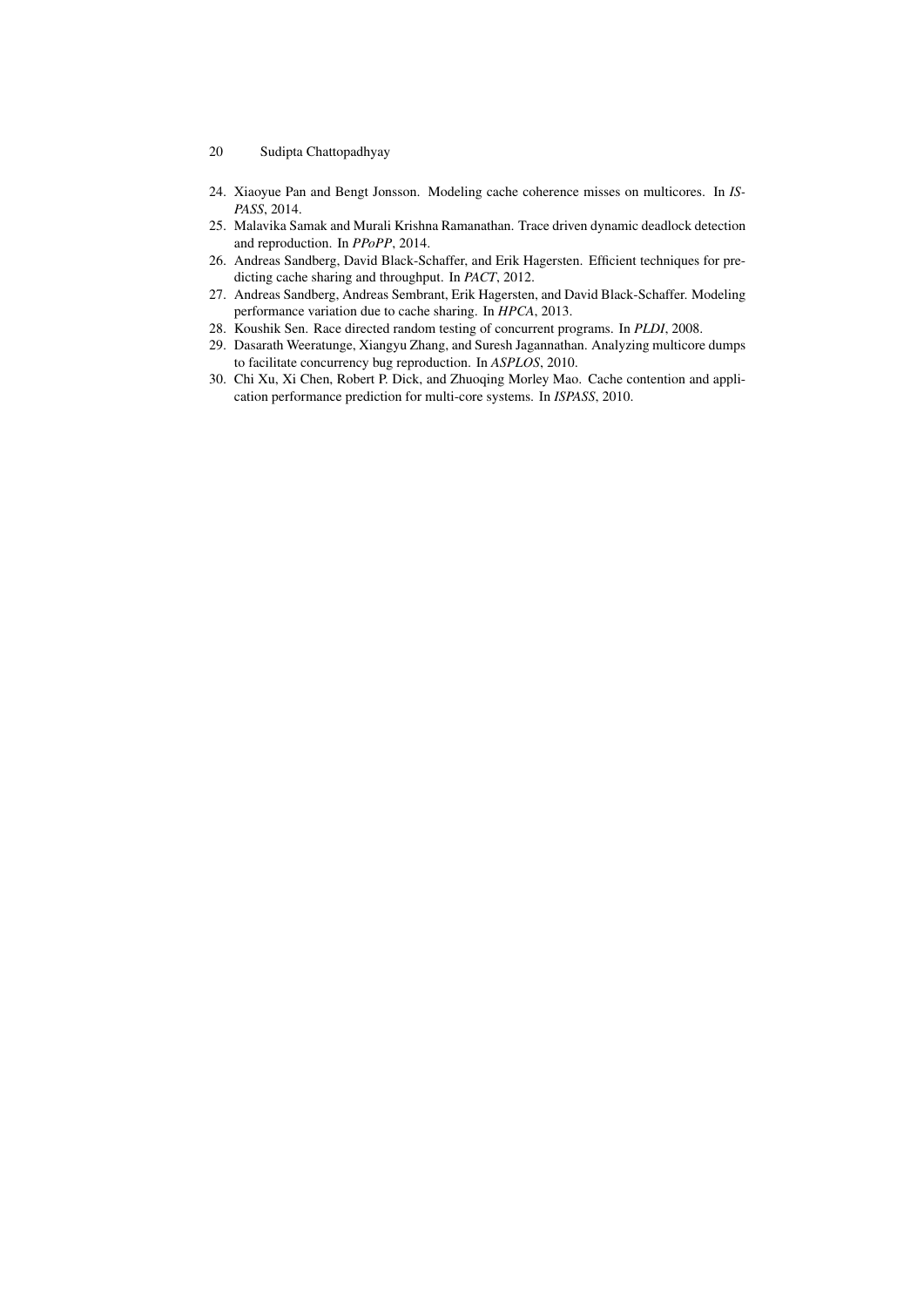## Appendix

The content of this section is not part of the main paper and it can be skipped. We provide this additional content to include illustrated examples, proofs and additional experiments. Readers, who want more detail, may read it at their discretion.

## Examples of our constraint system

In the following, we show the constraints generated for the example in Figure  $1(a)$ .

#### Example: constraint system for LRU caches

Consider a shared-cache with associativity 2 and employing LRU replacement policy. For the sake of simplicity, we shall assume that all accesses in Figure [1\(](#page-4-0)a) go through the shared cache. At the first phase, executions of Program x and Program y are recorded *in isolation*. In particular, for Program x, we record the following information:

 $-\zeta_x^1 = \langle \phi, \phi \rangle$ ,  $\sigma_x^1 = m_1$ , and  $age_x^1 = 3$  (cache miss),  $-\zeta_x^2 = \langle m1, \phi \rangle, \sigma_x^2 = m2$  and  $age_x^2 = 3$  (cache miss),  $-\zeta_x^3 = \langle m2, m1 \rangle, \sigma_x^3 = m1$  and  $age_x^3 = 2$ ,  $-\zeta_x^4 = \langle m1, m2 \rangle, \sigma_x^4 = m1$  and  $age_x^4 = 1$ , and  $-\zeta_x^5 = \langle m1, m2 \rangle, \sigma_x^5 = m2 \text{ and } age_x^5 = 2.$ 

Let us now consider the formulation of constraints for  $x<sup>4</sup>$ . The memory block accessed at  $x^4$  (*i.e.*  $\sigma_x^4$ ) is m1. The set of memory blocks conflicting with  $\sigma_x^4$ , or  $C_x^4$  is  ${m2, m1', m2'}$ . Within  $C_x^4$ ,  ${m1', m2'}$  may generate inter-core cache conflicts. Consider the memory block  $m1'$ .  $m1'$  can be accessed at  $y<sup>1</sup>$  and  $y<sup>3</sup>$ . Besides,  $x<sup>1</sup>$  and  $x<sup>3</sup>$  access memory block  $m1$  prior to the shared-cache access  $x<sup>4</sup>$  and they might hide the cache conflict generated by memory block  $m$ 1'. Therefore,  $\psi_{cft}^{lru} (y^1, x^4)$  and  $\psi_{ref}^{lru} (y^1, x^4)$  are formulated as follows.

$$
\psi_{cft}^{lru} \left( y^1, x^4 \right) \equiv \mathcal{O}_y^1 < \mathcal{O}_x^4 \tag{22}
$$

<span id="page-20-0"></span>
$$
\psi_{ref}^{lru} \left( y^1, x^4 \right) \equiv \neg \left( \mathcal{O}_y^1 < \mathcal{O}_x^1 \land \mathcal{O}_x^1 < \mathcal{O}_x^4 \right) \bigwedge \neg \left( \mathcal{O}_y^1 < \mathcal{O}_x^3 \land \mathcal{O}_x^3 < \mathcal{O}_x^4 \right) \tag{23}
$$

Since both  $y^1$  and  $y^3$  access memory block  $m1', \psi_{cft}^{lru} (y^3, x^4)$  and  $\psi_{ref}^{lru} (y^3, x^4)$  are formulated similarly as follows.

<span id="page-20-1"></span>
$$
\psi_{cft}^{lru} \left( y^3, x^4 \right) \equiv \mathcal{O}_y^3 < \mathcal{O}_x^4 \tag{24}
$$

$$
\psi_{ref}^{lru} \left( y^3, x^4 \right) \equiv \neg \left( \mathcal{O}_y^3 < \mathcal{O}_x^1 \land \mathcal{O}_x^1 < \mathcal{O}_x^4 \right) \bigwedge \neg \left( \mathcal{O}_y^3 < \mathcal{O}_x^3 \land \mathcal{O}_x^3 < \mathcal{O}_x^4 \right) \tag{25}
$$

Recall that the generation of cache conflict by  $m1'$  to  $x^4$  is captured via  $\Psi_x^4(m1')$ . Hence,  $\Psi_x^4(m1')$  is set via the following constraints.

$$
\left(\psi_{cft}^{lru}\left(y^{1},x^{4}\right)\wedge\psi_{ref}^{lru}\left(y^{1},x^{4}\right)\right)\Rightarrow\left(\Psi_{x}^{4}(m1')=1\right)
$$
\n(26)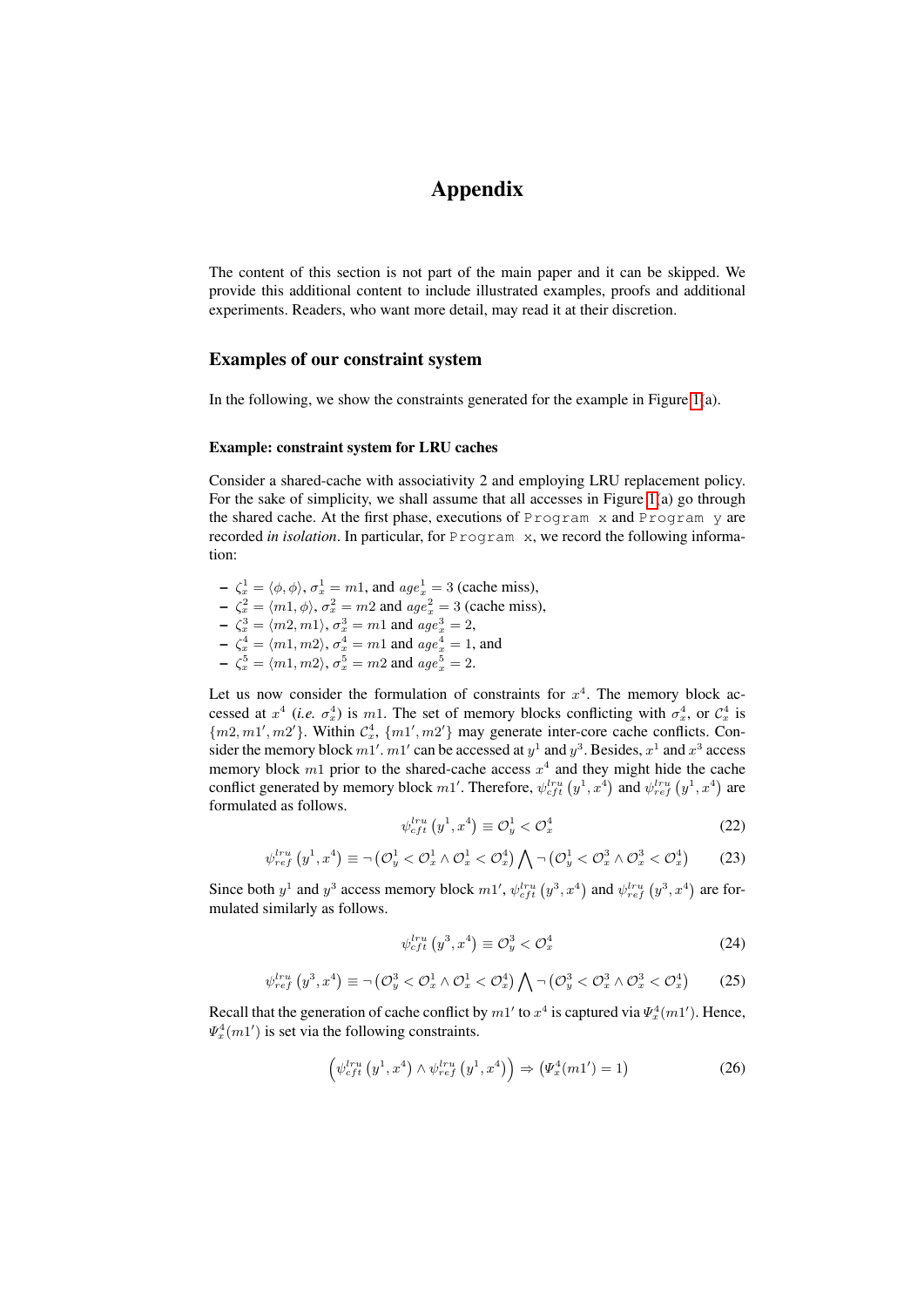$$
\left(\psi_{cft}^{lru}\left(y^{3},x^{4}\right)\wedge\psi_{ref}^{lru}\left(y^{3},x^{4}\right)\right)\Rightarrow\left(\Psi_{x}^{4}(m1')=1\right)\tag{27}
$$

The absence of cache conflict from  $m1'$  needs to consider both  $y^1$  and  $y^3$ , and it is, therefore, formalized as follows.

$$
\left(\neg \psi_{cft}^{lru} \left(y^{1}, x^{4}\right) \lor \neg \psi_{ref}^{lru} \left(y^{1}, x^{4}\right)\right) \land \left(\neg \psi_{cft}^{lru} \left(y^{3}, x^{4}\right) \lor \neg \psi_{ref}^{lru} \left(y^{3}, x^{4}\right)\right) \Rightarrow \left(\Psi_{x}^{4}(m1') = 0\right)
$$
\n
$$
\Rightarrow \left(\Psi_{x}^{4}(m1') = 0\right) \tag{28}
$$

In a similar fashion, we can generate constraints to formulate the value of  $\Psi_x^4(m2')$ . Finally, the delay faced by  $x^4$  (*i.e.*  $\delta_x^4$ ) can be determined using the following constraints.

$$
\left(\Psi_x^4(m1') + \Psi_x^4(m2') \ge 2\right) \Rightarrow \left(\delta_x^4 = MISS\right) \tag{29}
$$

$$
\left(\Psi_x^4(m1') + \Psi_x^4(m2') \le 1\right) \Rightarrow \left(\delta_x^4 = HIT\right) \tag{30}
$$

Consider the interleaving pattern in Figure [1\(](#page-4-0)e). Such an interleaving pattern is captured via the ordering  $\mathcal{O}_y^1 < \mathcal{O}_x^1 < \mathcal{O}_x^2 < \mathcal{O}_x^3 < \mathcal{O}_y^2 < \mathcal{O}_x^4 < \mathcal{O}_y^3 < \mathcal{O}_y^4 < \mathcal{O}_x^5$ . Since  $\mathcal{O}_y^1 < \mathcal{O}_x^3 <$  $\mathcal{O}_x^4$ ,  $\psi_{ref}^{lru}(y^1, x^4)$  will be evaluated to *false* (*cf.* Constraint [\(23\)](#page-20-0)). In a similar fashion, since  $\mathcal{O}_x^4 < \mathcal{O}_y^3$ ,  $\psi_{cft}^{lvu}(y^3, x^4)$  will also be evaluated to *false* (*cf.* Constraint [\(24\)](#page-20-1)). As a consequence, we shall observe that  $\Psi_x^4(m1')$  will be evaluated to *zero*. Hence, m1' does not generate any cache conflict at x 4 . This will eventually result in a *shared-cache hit* at  $x^4$ , as was observed in our example (*cf.* Figure [1\(](#page-4-0)f)).

#### Example: constraint system for FIFO caches

Consider our example in Figure [1](#page-4-0) along with a shared cache with associativity 2 and employing FIFO replacement policy. In the first stage, we record the information from each core *in isolation*. At the end of first stage, we obtain the following information for Program x and Program y:

 $-\zeta_x^1 = \langle \phi, \phi \rangle, \sigma_x^1 = m1$  and  $age_x^1 = 3$  (cache miss),  $-\zeta_x^2 = \langle m1, \phi \rangle, \sigma_x^2 = m2$  and  $age_x^2 = 3$  (cache miss),  $-\zeta_x^3 = \langle m2, m1 \rangle, \sigma_x^3 = m1$  and  $age_x^3 = 2$ ,  $-\zeta_x^4 = \langle m2, m1 \rangle, \sigma_x^4 = m1$  and  $age_x^4 = 2$ ,  $-\zeta_x^5 = \langle m2, m1 \rangle, \sigma_x^5 = m2 \text{ and } age_x^5 = 1,$  $-\zeta_y^1 = \langle \phi, \phi \rangle$ ,  $\sigma_y^1 = m1'$  and  $age_y^1 = 3$  (cache miss),  $-\zeta_y^2 = \langle m1', \phi \rangle$ ,  $\sigma_y^2 = m2'$  and  $age_y^2 = 3$  (cache miss),  $-\zeta_y^3 = \langle m2', m1' \rangle, \sigma_y^3 = m1'$  and  $age_y^3 = 2$ , and  $-\zeta_y^4 = \langle m2', m1' \rangle, \sigma_y^4 = m2'$  and  $age_y^4 = 1$ .

Note that, for FIFO policy, there exists a minor difference for shared-cache access  $x^4$ . In the following, we shall illustrate how the constraint generation for  $x^4$  differs from the same in LRU policy. The set of memory blocks conflicting to  $\sigma_x^4$  is  $\{m2, m1', m2'\}$ . Therefore,  $C_x^4 = \{m2, m1', m2'\}$ . Within  $C_x^4$ , consider the memory block  $m1'$ .  $m1'$  is accessed at  $y^1$  and  $y^3$ . Therefore, we formulate  $\psi_{cft}^{fifo}(y^1, x^4)$  and  $\psi_{ref}^{fifo}(y^1, x^4)$  as follows.

<span id="page-21-0"></span>
$$
\psi_{cft}^{fifo} \left( y^1, x^4 \right) \equiv \left( \mathcal{O}_y^1 < \mathcal{O}_x^4 \right) \wedge \left( \delta_y^1 = \text{MISS} \right) \tag{31}
$$

<span id="page-21-1"></span>
$$
\psi_{ref}^{fifo} (y^1, x^4) \equiv \neg (\mathcal{O}_y^1 < \mathcal{O}_x^1 \land \mathcal{O}_x^1 < \mathcal{O}_x^4 \land \delta_x^1 = MISS) \\
\bigwedge \neg (\mathcal{O}_y^1 < \mathcal{O}_x^3 \land \mathcal{O}_x^3 < \mathcal{O}_x^4 \land \delta_x^3 = MISS) \tag{32}
$$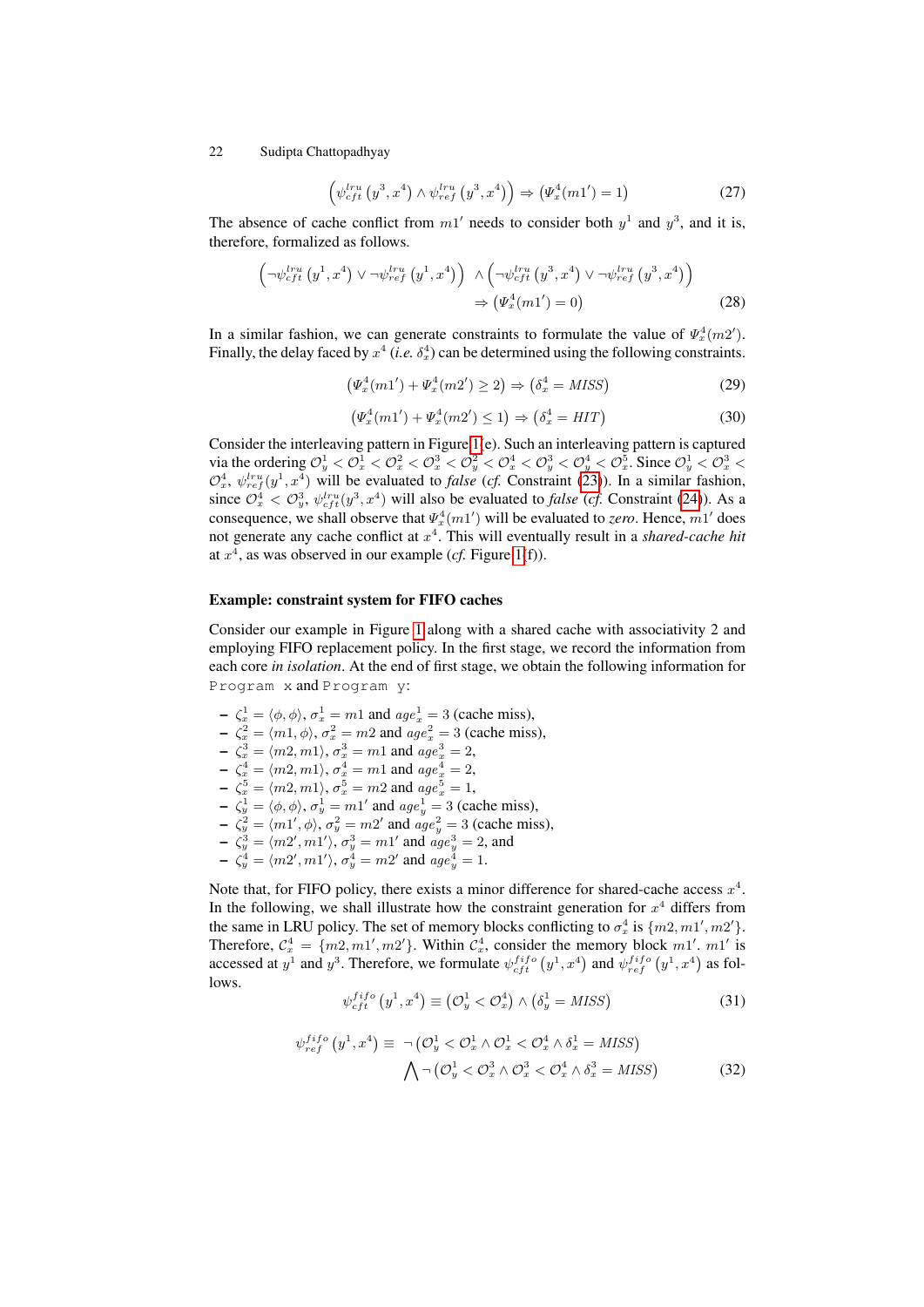Note that we additionally guard Constraints [\(31\)](#page-21-0)-[\(32\)](#page-21-1) via conditions  $(\delta_y^1 = MISS)$ ,  $(\delta_x^1 = MISS)$  and  $(\delta_x^3 = MISS)$ , respectively. This is because, for FIFO policy, cache conflict is generated only in the presence of cache misses (*cf.* Section [3.2\)](#page-9-3).

Since both  $y^1$  and  $y^3$  access memory block  $m1'$ ,  $\psi_{cft}^{fifo}(y^3, x^4)$  and  $\psi_{ref}^{fifo}(y^3, x^4)$ are formulated similarly as follows.

$$
\psi_{cft}^{fifo} \left( y^3, x^4 \right) \equiv \left( \mathcal{O}_y^3 < \mathcal{O}_x^4 \right) \wedge \left( \delta_y^3 = \text{MISS} \right) \tag{33}
$$

$$
\psi_{ref}^{fifo} (y^3, x^4) \equiv \neg (\mathcal{O}_y^3 < \mathcal{O}_x^1 \land \mathcal{O}_x^1 < \mathcal{O}_x^4 \land \delta_x^1 = MISS) \\
\bigwedge \neg (\mathcal{O}_y^3 < \mathcal{O}_x^3 \land \mathcal{O}_x^3 < \mathcal{O}_x^4 \land \delta_x^3 = MISS) \tag{34}
$$

The generation of cache conflict by  $m1'$  to  $x^4$  is captured via  $\Psi_x^4(m1')$ . Hence,  $\Psi_x^4(m1')$ is set via the following constraints.

$$
\left(\psi_{cft}^{fifo}\left(y^{1},x^{4}\right) \wedge \psi_{ref}^{fifo}\left(y^{1},x^{4}\right)\right) \Rightarrow \left(\Psi_{x}^{4}(m1')=1\right) \tag{35}
$$

$$
\left(\psi_{cft}^{fifo}\left(y^3, x^4\right) \wedge \psi_{ref}^{fifo}\left(y^3, x^4\right)\right) \Rightarrow \left(\Psi_x^4(m1') = 1\right) \tag{36}
$$

From Section [3.2,](#page-9-3) recall that for FIFO policy, we need to formulate constraints that take into account the cache-conflict generation both within cores and across cores. Therefore, we also generate constraints to set the value of  $\Psi_x^4(m2')$  and  $\Psi_x^4(m2)$  as follows.

$$
\left(\psi_{cft}^{fifo}\left(y^2, x^4\right) \wedge \psi_{ref}^{fifo}\left(y^2, x^4\right)\right) \Rightarrow \left(\Psi_x^4(m2') = 1\right) \tag{37}
$$

$$
\left(\psi_{cft}^{fifo}\left(y^4, x^4\right) \wedge \psi_{ref}^{fifo}\left(y^4, x^4\right)\right) \Rightarrow \left(\Psi_x^4(m2') = 1\right) \tag{38}
$$

$$
\left(\psi_{cft}^{fifo}\left(x^2, x^4\right) \wedge \psi_{ref}^{fifo}\left(x^2, x^4\right)\right) \Rightarrow \left(\Psi_x^4(m2) = 1\right) \tag{39}
$$

It is worthwhile to note that only shared-cache access  $x^2$  (accessing  $m2$ ) can generate cache conflict to  $x^4$  within a single core. This is because  $x^2$  appears before  $x^4$  in program order, but  $x^5$  does not appear before  $x^4$  in program order. In particular,  $\psi_{cft}^{fifo}(x^2, x^4)$ and  $\psi_{ref}^{fifo}(x^2, x^4)$  are determined in a similar fashion as follows.

$$
\psi_{cft}^{fifo} \left( x^2, x^4 \right) \equiv \left( \mathcal{O}_x^2 < \mathcal{O}_x^4 \right) \wedge \left( \delta_x^2 = MISS \right) \tag{40}
$$

<span id="page-22-0"></span>
$$
\psi_{ref}^{fifo} (x^2, x^4) \equiv \neg (\mathcal{O}_x^2 < \mathcal{O}_x^1 \land \mathcal{O}_x^1 < \mathcal{O}_x^4 \land \delta_x^1 = MISS)
$$
\n
$$
\bigwedge \neg (\mathcal{O}_x^2 < \mathcal{O}_x^3 \land \mathcal{O}_x^3 < \mathcal{O}_x^4 \land \delta_x^3 = MISS)
$$
\n
$$
(41)
$$

The formulation to capture the absence of cache conflict is similar to LRU policy, as shown in the following.

$$
\begin{pmatrix}\n-\psi_{cft}^{fifo}\left(y^{1},x^{4}\right) \vee \neg \psi_{ref}^{fifo}\left(y^{1},x^{4}\right)\n\end{pmatrix}\n\wedge\n\begin{pmatrix}\n-\psi_{cft}^{fifo}\left(y^{3},x^{4}\right) \vee \neg \psi_{ref}^{fifo}\left(y^{3},x^{4}\right)\n\end{pmatrix}\n\Rightarrow\n\begin{pmatrix}\n\psi_{cft}^{4}(m1')=0\n\end{pmatrix}
$$
\n(42)

$$
\left(\neg \psi_{cft}^{fifo} \left(y^2, x^4\right) \lor \neg \psi_{ref}^{fifo} \left(y^2, x^4\right)\right) \land \left(\neg \psi_{cft}^{fifo} \left(y^4, x^4\right) \lor \neg \psi_{ref}^{fifo} \left(y^4, x^4\right)\right) \Rightarrow \left(\Psi_x^4(m2') = 0\right) \tag{43}
$$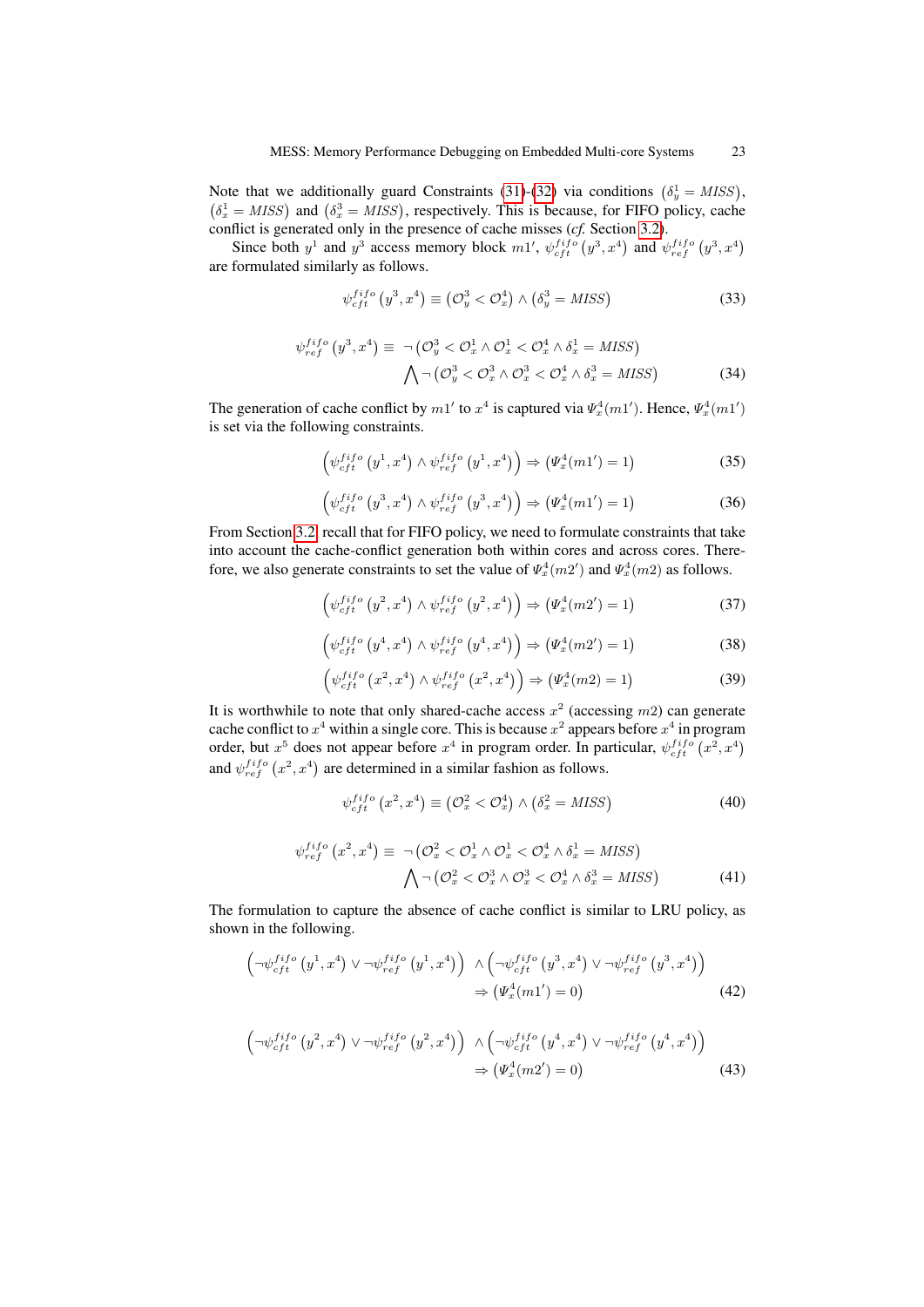$$
\left(\neg \psi_{cft}^{fifo}\left(x^{2}, x^{4}\right) \lor \neg \psi_{ref}^{fifo}\left(x^{2}, x^{4}\right)\right) \Rightarrow \left(\Psi_{x}^{4}(m2) = 0\right)
$$
\n(44)

Finally, the delay faced by  $x^4$  (*i.e.*  $\delta_x^4$ ) can be determined using the following constraints.

$$
\left(\Psi_x^4(m1') + \Psi_x^4(m2') + \Psi_x^4(m2)\right) \ge 2\right) \Rightarrow \left(\delta_x^4 = MISS\right) \tag{45}
$$

$$
\left(\Psi_x^4(m1') + \Psi_x^4(m2') + \Psi_x^4(m2) \le 1\right) \Rightarrow \left(\delta_x^4 = HIT\right) \tag{46}
$$

To understand the difference between LRU and FIFO policy, consider the interleaving pattern  $\mathcal{O}_y^1<\mathcal{O}_x^1<\mathcal{O}_x^2<\mathcal{O}_x^3<\mathcal{O}_y^2<\mathcal{O}_x^4<\mathcal{O}_y^3<\mathcal{O}_y^4<\mathcal{O}_x^5$  in Figure [1\(](#page-4-0)e). Even though  $\mathcal{O}_x^2 < \mathcal{O}_x^3 < \mathcal{O}_x^4$ ,  $\psi_{ref}^{fifo}(x^2, x^4)$  will be evaluated to *true* (*cf.* Constraint [\(41\)](#page-22-0)). This is due to the guard condition  $\delta_x^3 = MISS$ , which will be *false* for the respective interleaving pattern. As a result, unlike LRU policy, the cache conflict generated by  $m2$  will not be hidden by  $x^3$ . This will eventually result in a cache miss at  $x^4$ , as was observed in our example (*cf.* Figure [1\(](#page-4-0)e)).

**Property 1** Let us assume  $\{s_1, s_2, \ldots, s_q\}$  are different sets in the shared cache. For a given temporal constraint  $\sum_{i,j} \delta_i^j \leq \tau$ , if our baseline constraint system  $\Phi$  (cf. Con*straint* [\(15\)](#page-11-0)) is satisfiable, then  $\sum_{r \in [1,q]} \Delta(s_r) > \tau$ . In other words, our approximation *scheme will never miss the violation of any temporal constraint.*

*Proof.* For an arbitrary cache set  $s_k$ , we shall show that  $\Gamma(s_k)$  (*cf.* Constraint [\(19\)](#page-12-1)) includes all constraints that could influence the value  $\sum_{i,j: \pi(\sigma_i^j)=s_k} \delta_i^j$ . Therefore,  $\Delta(s_k)$ captures a sound over-approximation of the delay  $\sum_{i,j: \pi(\sigma_i^j)=s_k}^{\infty} \delta_i^j$ . Since this result holds for an arbitrary cache set  $s_k$ ,  $\sum_{k \in [1,q]} \Delta(s_k)$  is a sound over-approximation of the total delay to access the shared cache, *i.e.* of  $\sum_{i,j} \delta_i^j$ .

Let us now consider an arbitrary cache set  $s_k$ . Therefore, from Equation [\(20\)](#page-12-0), we can observe that  $\Delta(s_k)$  includes the symbolic delay  $\delta_i^j$ , if and only if  $\sigma_i^j$  is mapped to cache set  $s_k$  (*i.e.*  $\pi(\sigma_i^j)=s_k$ ). Consider one such symbolic delay  $\delta_i^j$ . We first need to show that  $\Gamma(s_k)$  includes all constraints that might influence the value of  $\delta_i^j$ . The value of  $\delta_i^j$  is influenced by Constraints [\(5\)](#page-8-2)-[\(8\)](#page-9-2) for LRU policy and by Constraints [\(11\)](#page-10-2)-[\(14\)](#page-10-5) for FIFO policy. Note that Constraints [\(5\)](#page-8-2)-[\(8\)](#page-9-2) and Constraints [\(11\)](#page-10-2)-[\(14\)](#page-10-5) consider shared-cache access  $i^j$  and any shared-cache access  $\bar{i}^{\bar{j}}$ , only if  $\sigma_i^j$  is conflicting to  $\sigma_{\bar{i}}^{\bar{j}}$  (*i.e.*  $\sigma_{\bar{i}}^{\bar{j}} \in C_i^j$ ). Therefore,  $\Gamma(s_k)$  must include all constraints (from our baseline framework) that consider shared-cache access  $i^j$  and any shared-cache access  $\bar{i}^j$ , where  $\sigma_{\bar{i}}^{\bar{j}} \in C_i^j$ . From Constraints [\(16\)](#page-12-2)-[\(18\)](#page-12-3), we can observe that  $\Gamma(s_k)$  considers any shared-cache access  $i^j$ , where  $\sigma_i^j$  is mapped to cache set  $s_k$ . From the design principle of caches, we know that  $\sigma_{\bar{i}}^{\bar{j}} \in C_i^j$  if and only if  $\sigma_{\bar{i}}^{\bar{j}}$  and  $\sigma_i^j$  are mapped to the same cache set or  $\pi(\sigma_{\bar{i}}^{\bar{j}}) = \pi(\sigma_i^j)$ . Since  $\sigma_i^j$  is mapped to cache set  $s_k$ ,  $\sigma_i^{\bar{j}}$  is also mapped to cache set  $s_k$ . Hence, Con-straints [\(17\)](#page-12-4)-[\(18\)](#page-12-3) include all constraints that might influence the value of  $\delta_i^j$ . Since we started with an arbitrary  $\delta_i^j$ , this result holds for any  $\delta_i^j$  included in  $\Delta(s_k)$ . Therefore, we conclude that  $\Gamma(s_k)$  includes all constraints that can influence the value  $\sum_{i,j: \pi(\sigma_i^j)=s_k} \delta_i^j$ (*cf.* Equation [\(20\)](#page-12-0)). Since  $s_k$  is an arbitrary cache set,  $\Delta(s_k)$  captures a sound overapproximation of  $\sum_{i,j: \pi(\sigma_i^j)=s_k} \delta_i^j$ , for each cache set  $s_k$ . Therefore, our approximation scheme never misses the violation of any temporal constraint.

## Additional experiments

We evaluate our framework with multiple cache configurations. In order to do this, we choose the robot controller and instantiate our framework for multiple cache config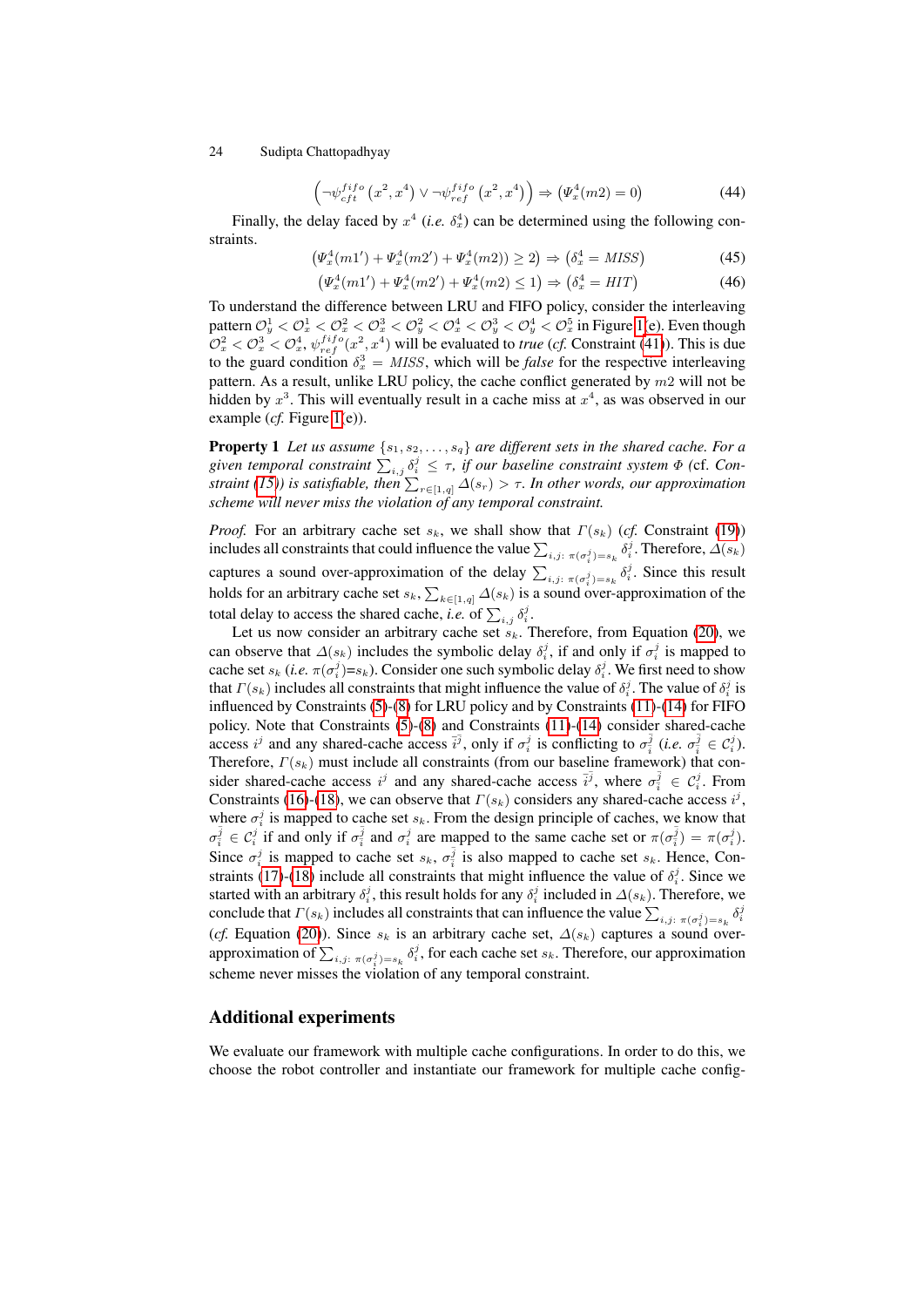urations. Figures [5-](#page-24-0)[7](#page-25-0) capture the evaluation for LRU cache replacement policy. From Table [2,](#page-15-1) we observe that  $12800 < \sum_{i,j} \delta_i^j \leq 12900$ , for LRU policy. We aim to check the influence of cache size on the threshold of  $\sum_{i,j} \delta_i^j$ . Therefore, we generate temporal constraints of the form  $\sum_{i,j} \delta_i^j \leq \tau$ , by varying  $\tau$  from 12000 to 13000 CPU cycles, at a step of 100 cycles. In a similar fashion, for FIFO policy, we generate the set of temporal constraints  $\{\sum_{i,j}\delta_i^j \le 10000, \sum_{i,j}\delta_i^j \le 10100, \ldots, \sum_{i,j}\delta_i^j \le 11900, \sum_{i,j}\delta_i^j \le 12000\}$ (since  $\sum_{i,j} \delta_i^j = 12200$  for FIFO policy, see Table [2\)](#page-15-1). Figures [8-](#page-26-0)[10](#page-27-0) capture our evaluation for FIFO policy.





<span id="page-24-0"></span>Fig. 5. Number of violations of temporal constraints with respect to shared-cache size (LRU)

Note that, in  $\sum_{i,j} \delta_i^j$ , we only consider shared-cache accesses  $i^j$ , whose latency were unknown during the investigation of each core in isolation. Therefore, any sharedcache access  $i^j$ , which incurs a shared-cache miss during the investigation of each core in isolation, is not included in  $\sum_{i,j} \delta_i^j$ . For instance, in Figure [5](#page-24-0) and in Figure [8,](#page-26-0) we observe that the number of violations increases when the cache size is changed from 2 KB to 4 KB. This is because, an increased cache size may reduce the number of sharedcache misses within cores, leading to more accesses  $i^j$  to be included in  $\sum_{i,j} \delta_i^j$ . This may potentially lead to more violations of temporal constraints in our framework. It is, however, important to realize that increased cache size (with the same associativity and line-size) will always lead to reduced latency. As captured in Figure [5](#page-24-0) and in Figure [8,](#page-26-0) the number of violations drops to zero when the cache size is changed to 8 KB or more. *Thus, we can conclude that shared-cache-misses, due to inter-core cache conflicts, do not reach the timing threshold captured by any temporal constraint*. This result also helps to choose an appropriate cache size for the respective application, given an input and timing threshold. For instance, given a timing threshold of 10000 CPU cycles, we can choose an 8 KB, FIFO cache for the robot controller.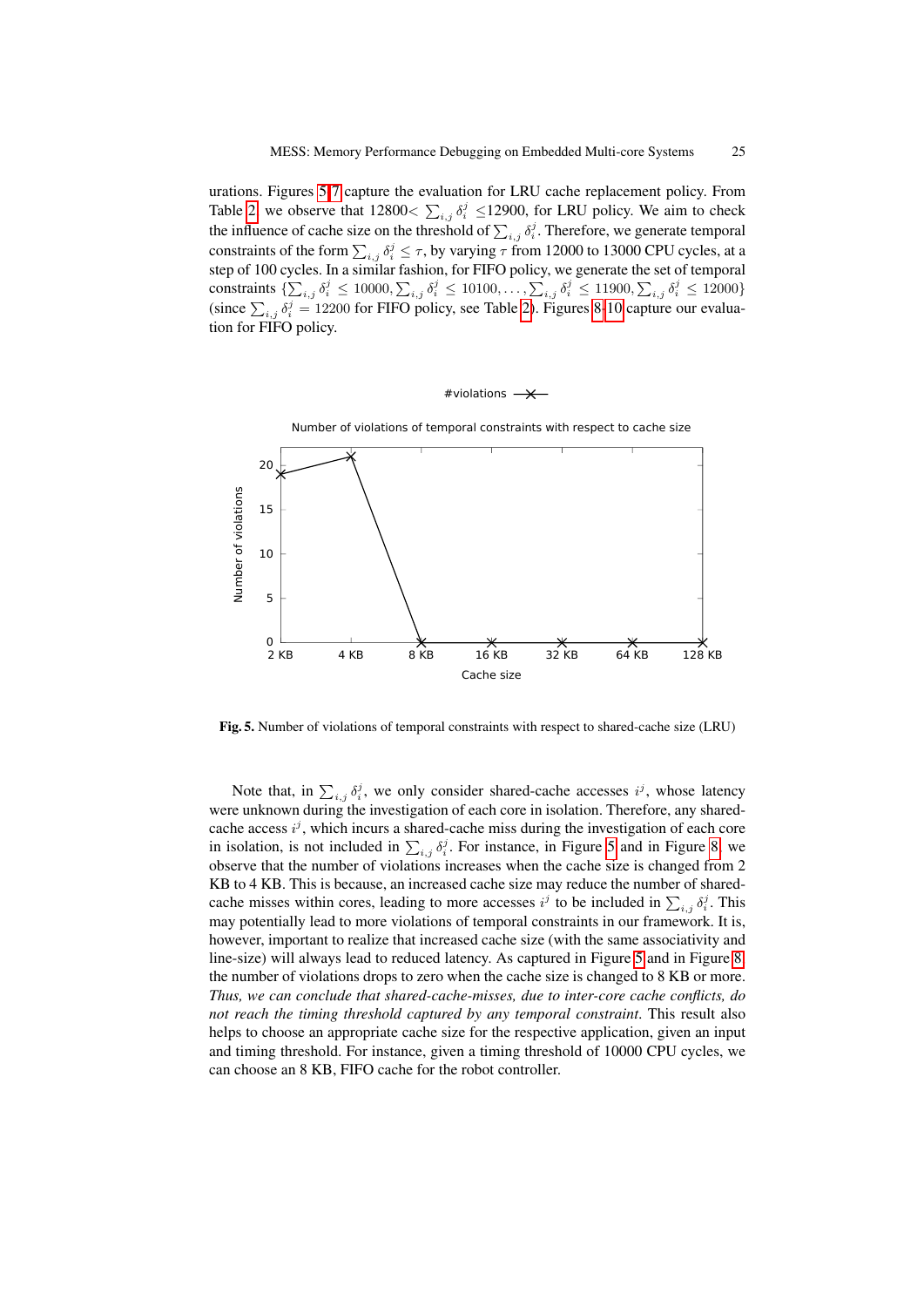



<span id="page-25-1"></span>Fig. 6. Number of constraints with respect to shared-cache size (LRU)



<span id="page-25-0"></span>Fig. 7. Time taken by our framework with respect to shared-cache size (LRU)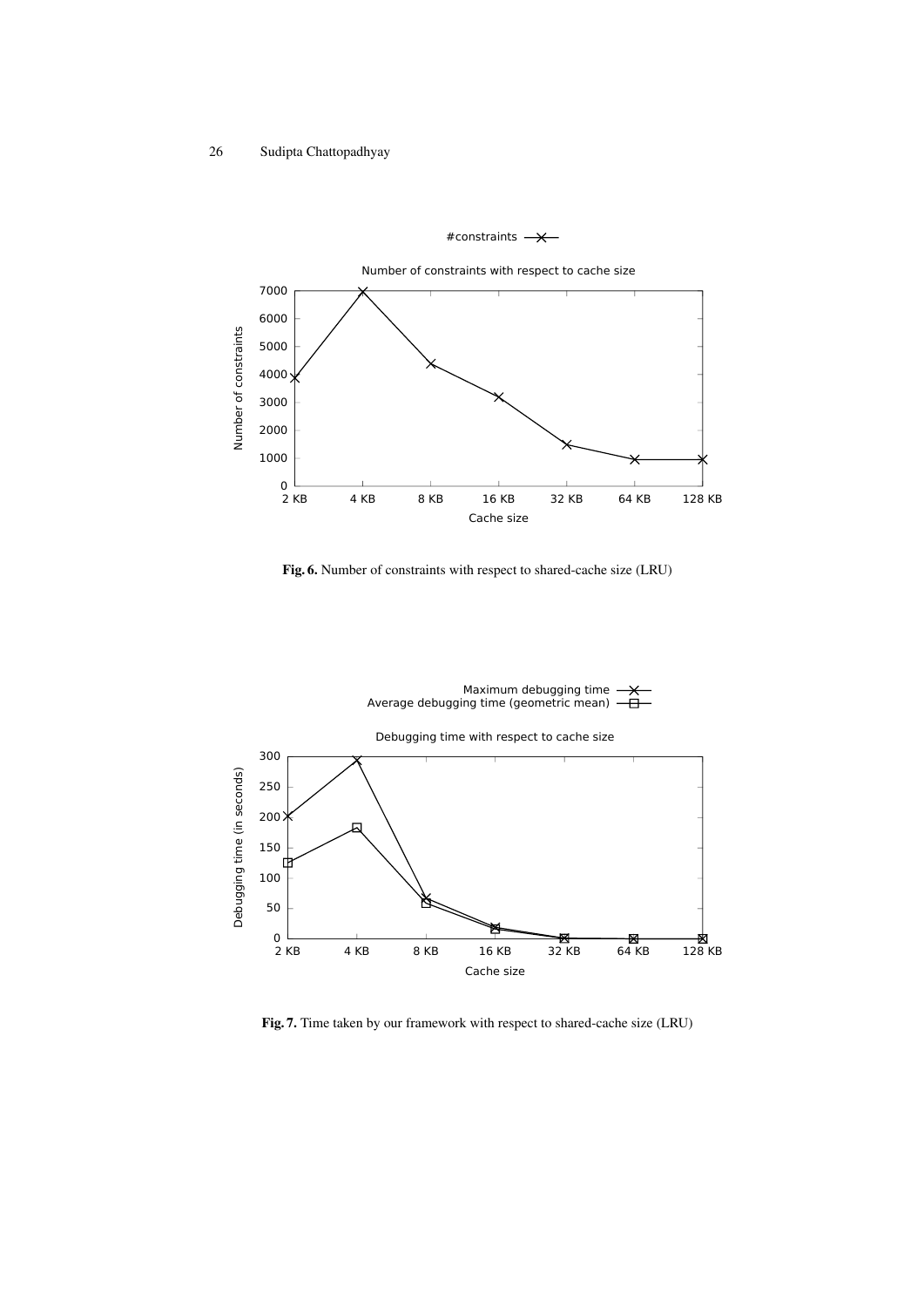



Number of violations of temporal constraints with respect to cache size

<span id="page-26-0"></span>Fig. 8. Number of violations of temporal constraints with respect to shared-cache size (FIFO)



<span id="page-26-1"></span>Fig. 9. Number of constraints with respect to shared-cache size (FIFO)